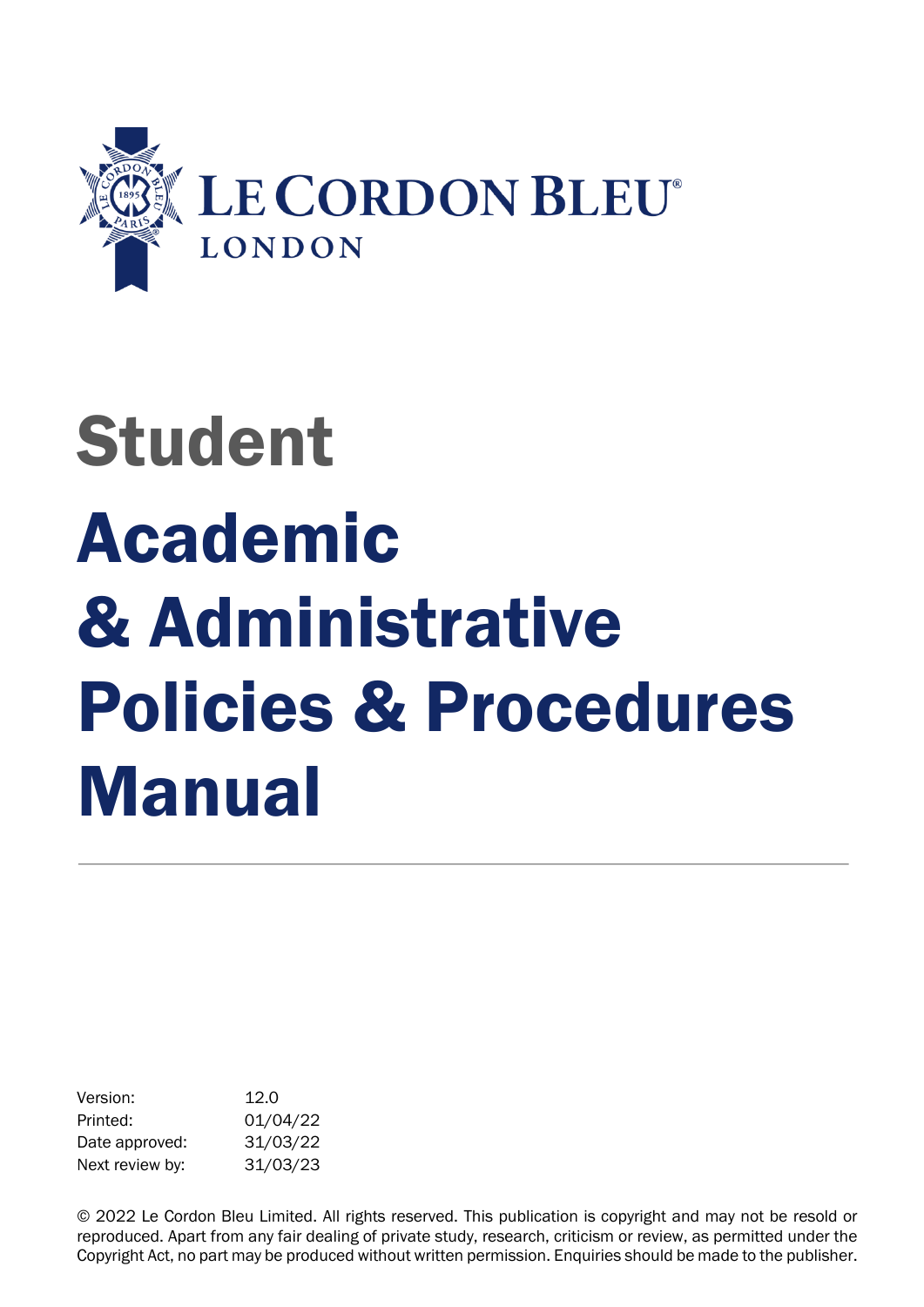## **Welcome to Le Cordon Bleu London!**

Founded in Paris in 1895, Le Cordon Bleu is considered today the largest network of culinary and hospitality schools in the world with more than 35 institutes in 20 countries and 20,000 students of over 100 nationalities are trained every year.

Le Cordon Bleu's Centre of Excellence institute is located in Bloomsbury Square, where prestigious culinary and hospitality training programmes are delivered in state of the art facilities. We are delighted to welcome you here and look forward to meeting you over the coming weeks.

These academic policies contain important information that we require our students should read and understand. They have been created with consistency and transparency in mind to help students get the very most out of their education with Le Cordon Bleu. If you have any questions, concerns or suggestions then please feel free to discuss them with a member of the Academic Team.

## **Contents**

| 1. EQUAL OPPORTUNITIES, ACCESS & EQUALITY POLICY; FREEDOM OF SPEECH; SUPPORT FOR DISABLED |  |
|-------------------------------------------------------------------------------------------|--|
|                                                                                           |  |
|                                                                                           |  |
|                                                                                           |  |
|                                                                                           |  |
|                                                                                           |  |
|                                                                                           |  |
|                                                                                           |  |
|                                                                                           |  |
|                                                                                           |  |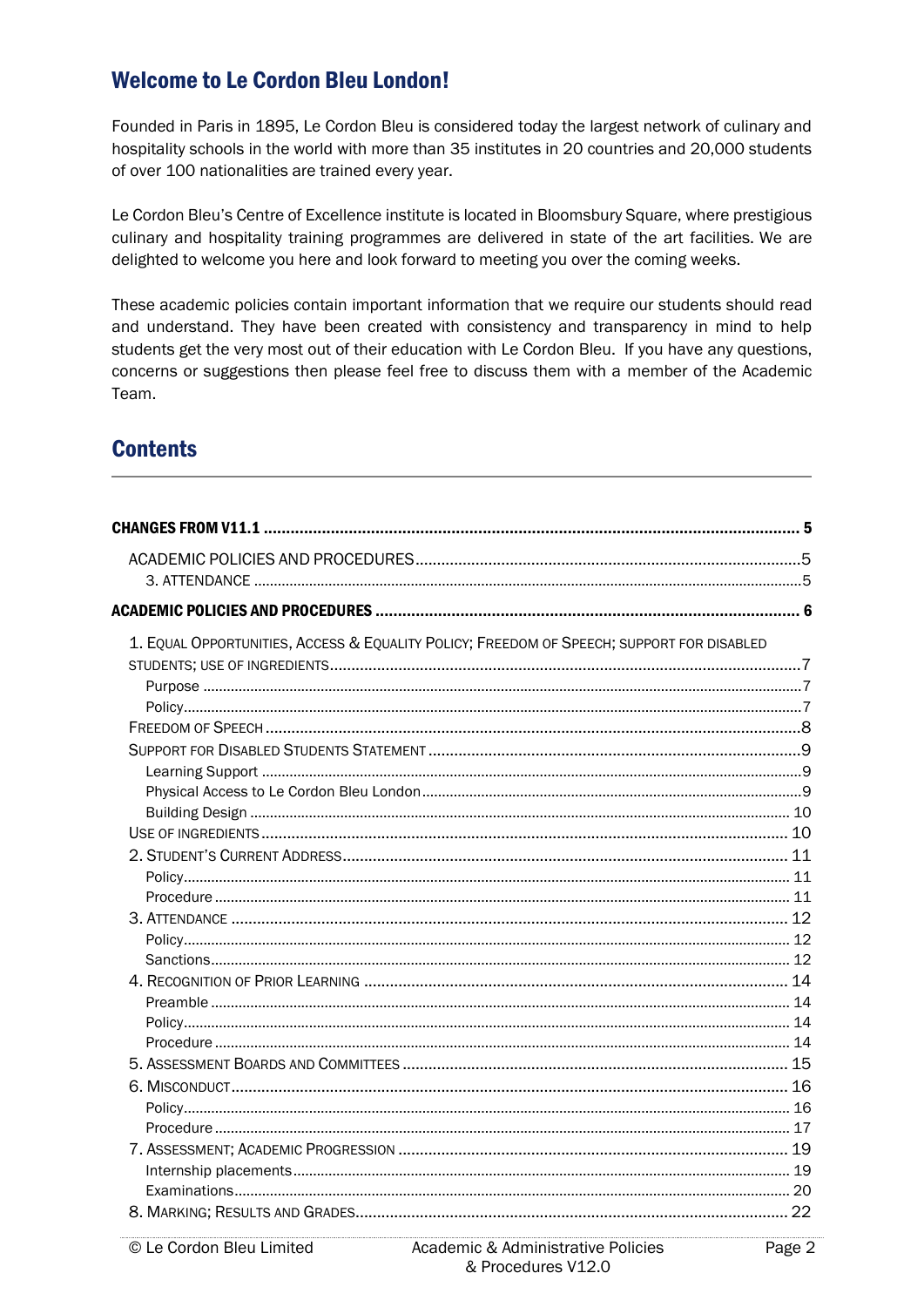| COVID-19 Additions to the standard Le Cordon Bleu Uniform / Uniform for demonstrations and |        |
|--------------------------------------------------------------------------------------------|--------|
|                                                                                            |        |
|                                                                                            |        |
|                                                                                            |        |
|                                                                                            |        |
|                                                                                            |        |
|                                                                                            |        |
|                                                                                            |        |
|                                                                                            |        |
|                                                                                            |        |
|                                                                                            |        |
|                                                                                            |        |
|                                                                                            |        |
|                                                                                            |        |
|                                                                                            |        |
|                                                                                            |        |
|                                                                                            |        |
|                                                                                            |        |
|                                                                                            |        |
|                                                                                            |        |
|                                                                                            |        |
|                                                                                            |        |
|                                                                                            |        |
| © Le Cordon Bleu Limited<br>Academic & Administrative Policies<br>& Procedures V12.0       | Page 3 |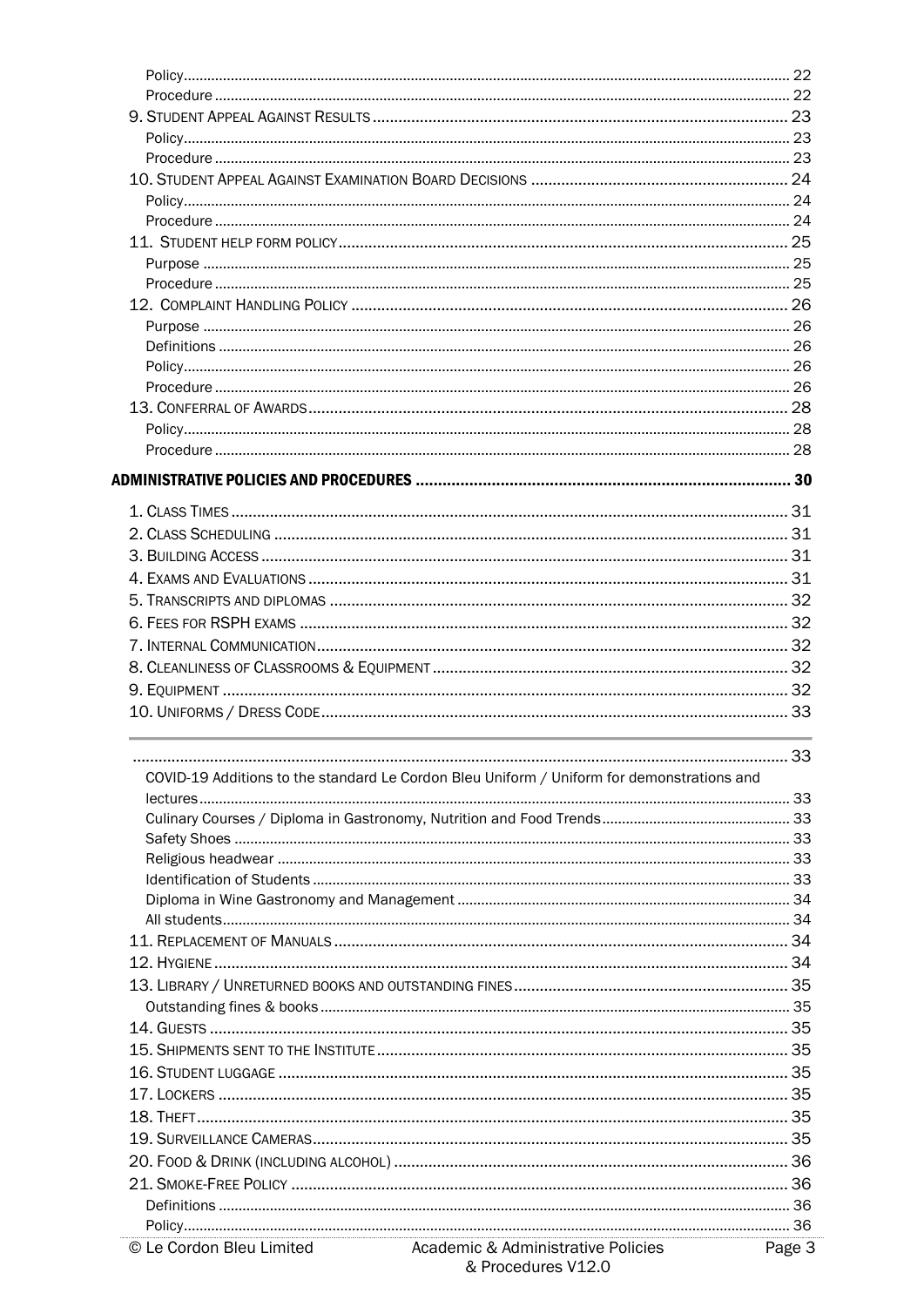| 23. ACCEPTABLE USE OF NETWORKS AND IT EQUIPMENT (INCORPORATING THE PREVENT DUTY: COUNTER |  |
|------------------------------------------------------------------------------------------|--|
|                                                                                          |  |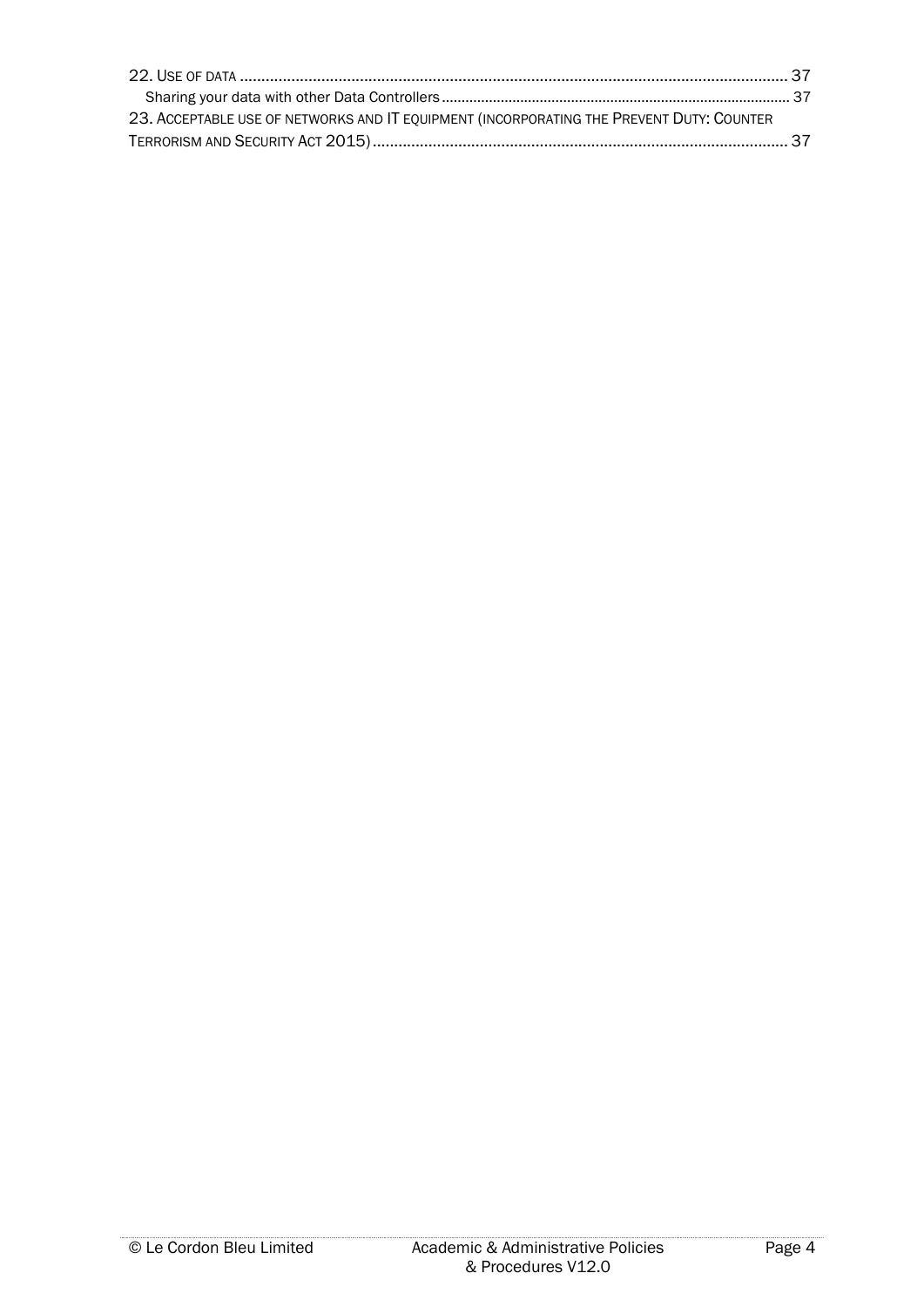## <span id="page-4-0"></span>**Changes from v11.1**

The following policies have been amended to account for the current COVID-19 pandemic and will remain in force until further notice.

These policies have been approved by the Academic Board of Le Cordon Bleu London.

## <span id="page-4-1"></span>ACADEMIC POLICIES AND PROCEDURES

#### <span id="page-4-2"></span>3. ATTENDANCE

Absence Policy: Demonstrations and Practicals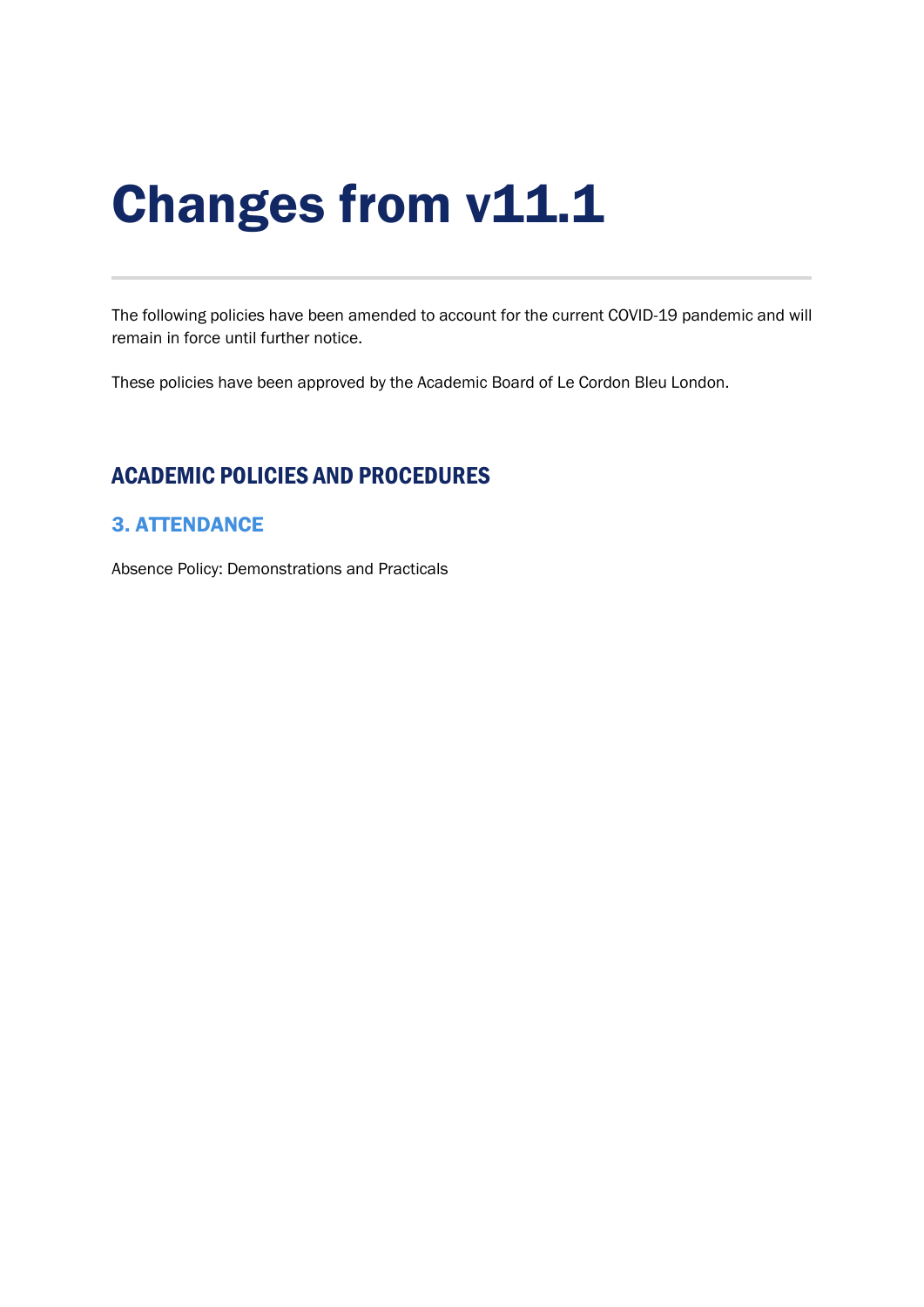

## <span id="page-5-0"></span>Academic Policies and Procedures

Le Cordon Bleu London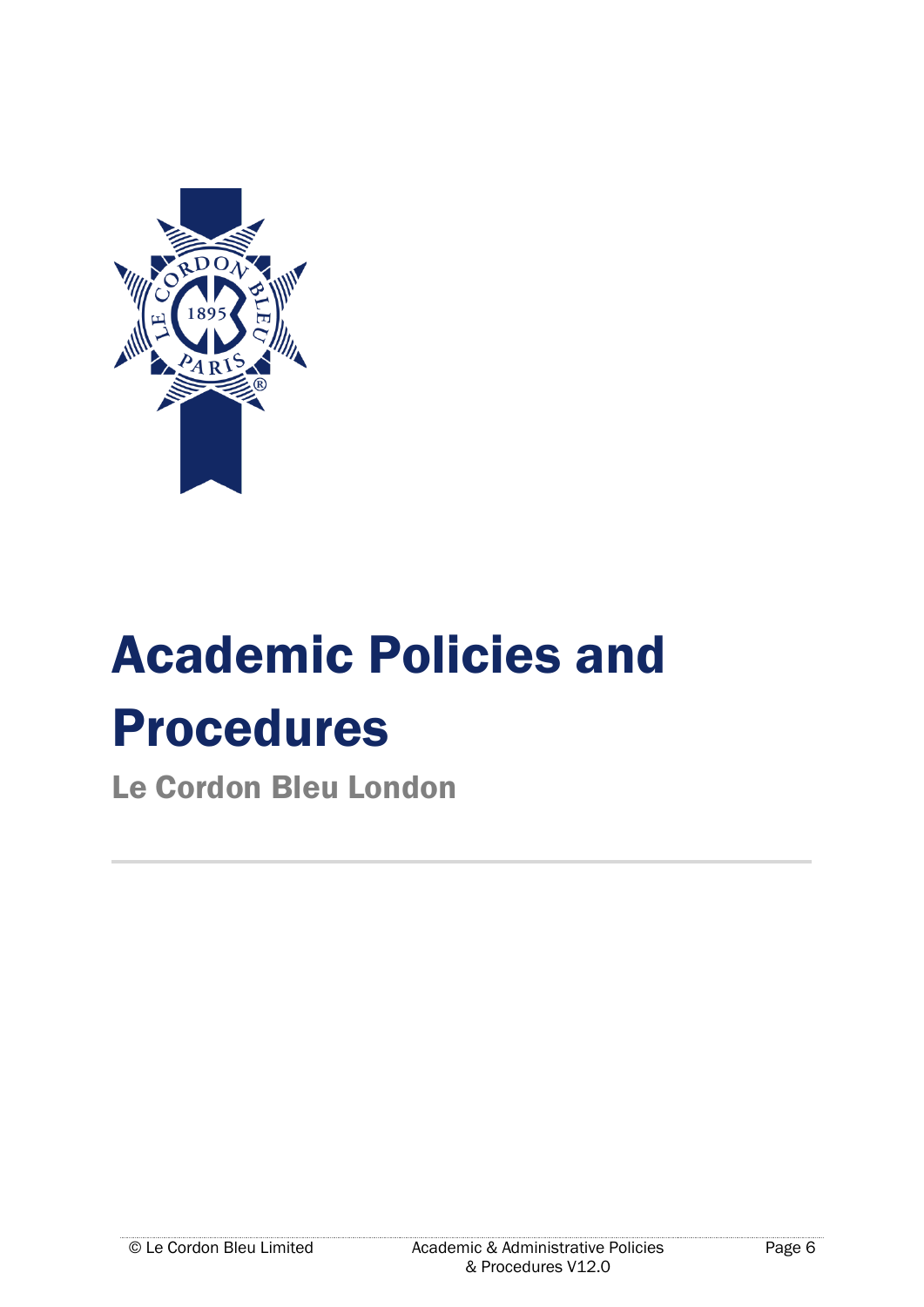## <span id="page-6-0"></span>1. Equal Opportunities, Access & Equality Policy; Freedom of Speech; support for disabled students; use of ingredients

#### <span id="page-6-1"></span>Purpose

**1.1** The purpose of this Equal Opportunities, Access and Equality Policy is to provide a set of principles which underpin the provision of education services by Le Cordon Bleu London and a learning environment which is free from discrimination, harassment and victimisation.

#### <span id="page-6-2"></span>**Policy**

1.2 Le Cordon Bleu London is committed to promoting, encouraging and valuing equality and diversity with regard to its students.

1.3 Le Cordon Bleu London welcomes students from many different ethnic, racial groups and backgrounds. Individual rights and freedoms are respected but must be balanced with the lawful needs and rules of the Institute Community and the rights and freedoms of others. All candidates for admission will be treated equally, irrespective of their, or their parents' race, colour, religion, political or other opinion, national or social origin, association with a national minority, gender, sexual orientation, property, birth or other status.

1.4 Le Cordon Bleu London will do all that is reasonable to comply with our legal and moral responsibilities under the Equality Act 2010 and Special Educational Needs and Disability Act 2001, in order to accommodate the needs of applicants who have disabilities for which, with reasonable adjustments, we can cater adequately. We need to be aware of any known disability or special educational need which may affect your ability to participate in the admissions procedure and take full advantage of the education provided at the Institute.

A prospective student who has any disability or special educational needs is required to provide us with full details prior to the admissions procedure, on the application form.

1.5 To this end, Le Cordon Bleu London:

- Provides an environment of support and care for students.
- Encourages cultural understanding and sensitivity.
- Ensures early identification and intervention to support students.
- Seeks to ensure that practices are non-discriminatory and pay due consideration to the needs of all groups.
- Evaluates all educational processes to ensure that they are inclusive and value students from a diverse background.
- Ensures all policies and procedures are non-discriminatory and inclusive.
- Provides students with information about access and equality issues and the complaint handling process.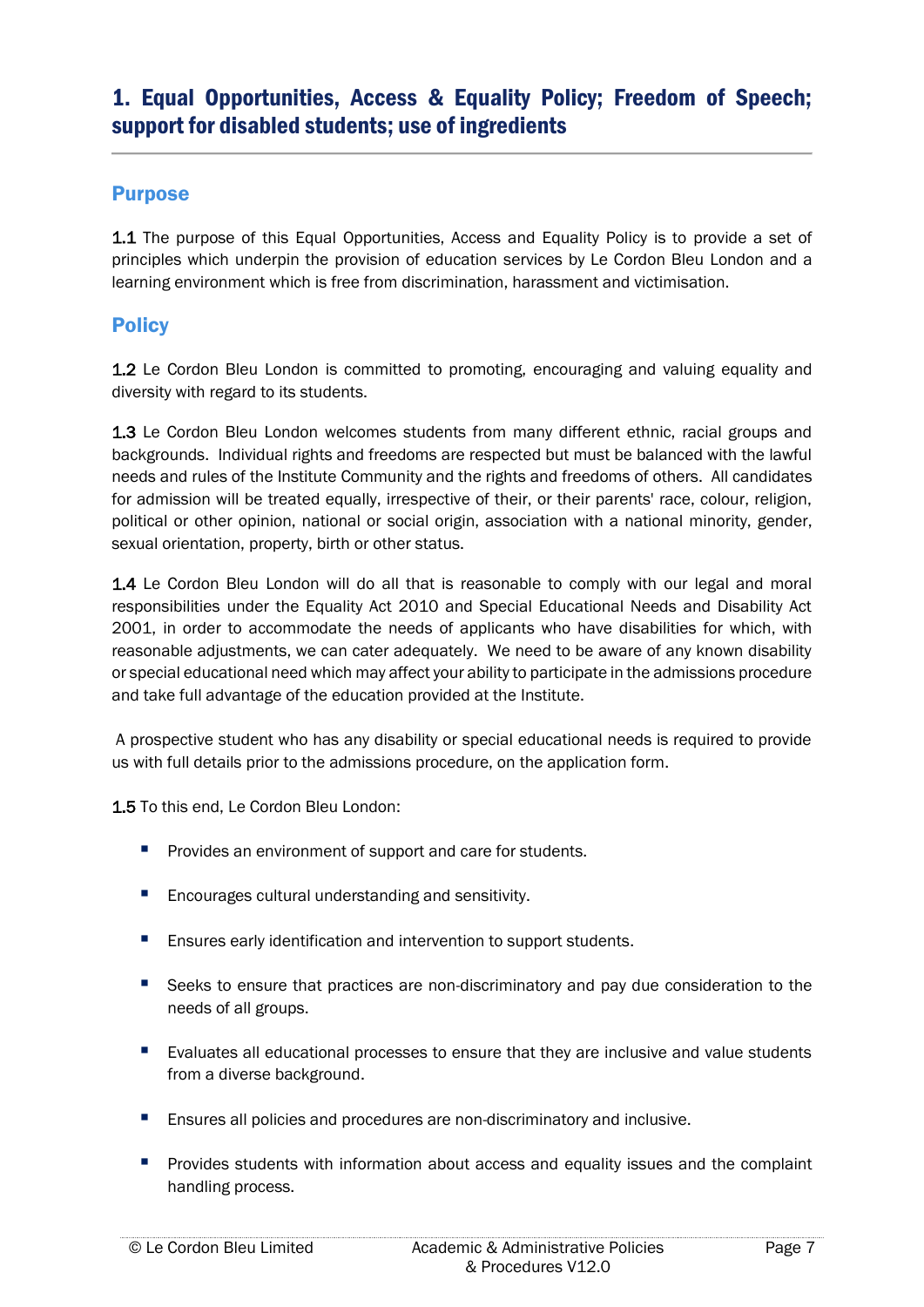1.6 Le Cordon Bleu London requires that students declare if they are in need of particular assistance so that specific learning support may be provided, where practicable.

1.7 Le Cordon Bleu London acknowledges its legal obligations in relation to equal opportunity and ensures that:

- All information, processes and procedures are fair, equitable and non-discriminatory.
- All students are provided with a safe and healthy working and learning environment.

1.8 Where a student has significant needs identified that are not within the scope of Le Cordon Bleu London to resolve, specialist advice may be sought.

1.9 Le Cordon Bleu London is responsible for implementing this policy and behaving in a courteous, sensitive and non-discriminatory manner when dealing with students.

## <span id="page-7-0"></span>Freedom of Speech

1.10 Le Cordon Bleu London is responsible for ensuring that Freedom of Speech is protected within the law. There is a further duty placed on the Institute to have due regard to the need to prevent people from being drawn into terrorism.

Students and staff are entitled to put forward their own opinions, or engage in activity insofar as:

- It does not constitute a criminal offence, or incite others to commit criminal acts:
- It does not constitute a threat to public order;
- It is not contrary to the civil and human rights of individuals or groups.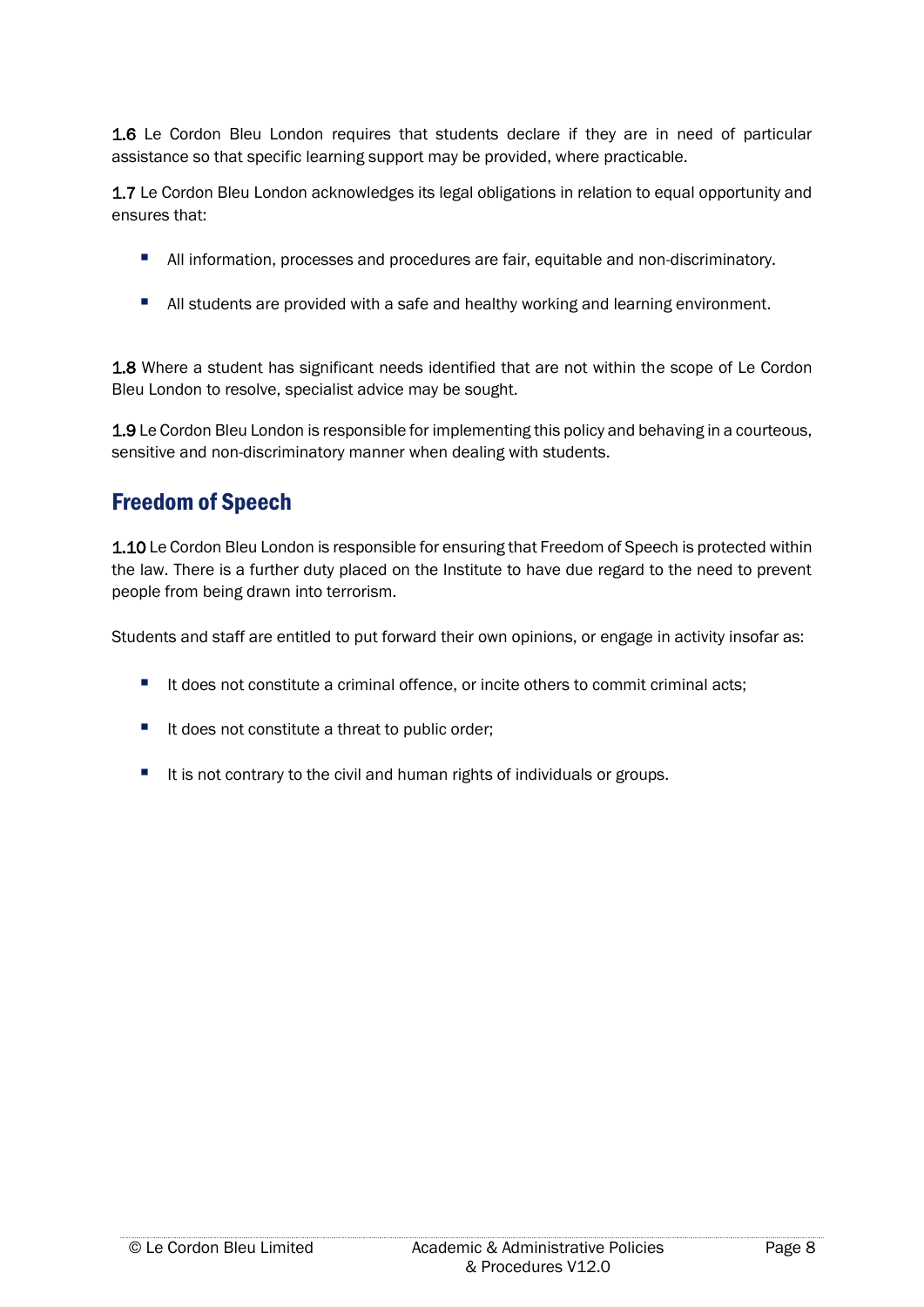## <span id="page-8-0"></span>Support for Disabled Students Statement

## <span id="page-8-1"></span>Learning Support

**1.11** Le Cordon Bleu London is committed to providing equality of opportunities for disabled students. Support at Le Cordon Bleu London is developed around the student's individual requirements. The student will have a say in what equipment or learning support will be most helpful. To discuss individual requirements please contact us on 020 7400 3900 or email london@cordonbleu.edu.

**1.12** The opportunity to disclose a disability at application stage is necessary to implement reasonable adjustments and arrange support where required. Any information provided is regarded as sensitive personal data and kept in accordance with the Data Protection Act. In order to make adjustments and support arrangements we may need to share this information with other Le Cordon Bleu employees, and Internship Partners, but this is done on a need to know basis.

1.13 The Academic Director will contact the student to arrange a confidential pre-entry interview. A review of the student's requirements will be undertaken which could include a risk assessment. The Academic Director will then coordinate a support package to ensure, where practicable, our disabled students are not substantially disadvantaged.

1.14 The Academic Director will identify the student's requirements with respect to teaching materials and inform the Resource Centre. Where practicable, Le Cordon Bleu London's Resource Centre is responsible for producing teaching materials in a format that is accessible to the student. Examples of support include, and are not limited to, larger fonts, changing background colours and providing teaching materials in advance of lectures. Any support package implemented will be reviewed at the request of the Academic Director or the student, and at mid-term tutorials.

## <span id="page-8-2"></span>Physical Access to Le Cordon Bleu London

#### Introduction

1.15 Situated at 15 Bloomsbury Square, Le Cordon Bleu London provides culinary arts and hospitality education. If you have any queries or require assistance, please phone 020 7400 3900 or email [london@cordonbleu.edu.](mailto:london@cordonbleu.edu)

#### **Transport**

1.16 Please see our website for our location or use our postcode WC1A 2LS on a map or route planning website [http://www.cordonbleu.edu/london/contact/en.](http://www.cordonbleu.edu/london/contact/en)

1.17 Holborn is our nearest tube station which is 350 m from our institute. Kings Cross is our nearest step free tube station; then take bus 91; stop R towards Trafalgar square to Theobald's Rd / Southampton Row bus stop - which is 220 m from our institute. Alternative routes can be planned using our postcode WC1A 2LS on the Transport For London<http://www.tfl.gov.uk/> and Google Maps websites [http://maps.google.co.uk/.](http://maps.google.co.uk/)

#### Parking

1.18 Parking is provided by a public car park situated exactly opposite at Bloomsbury Square Car Park, Holborn, London WC1A 2RJ.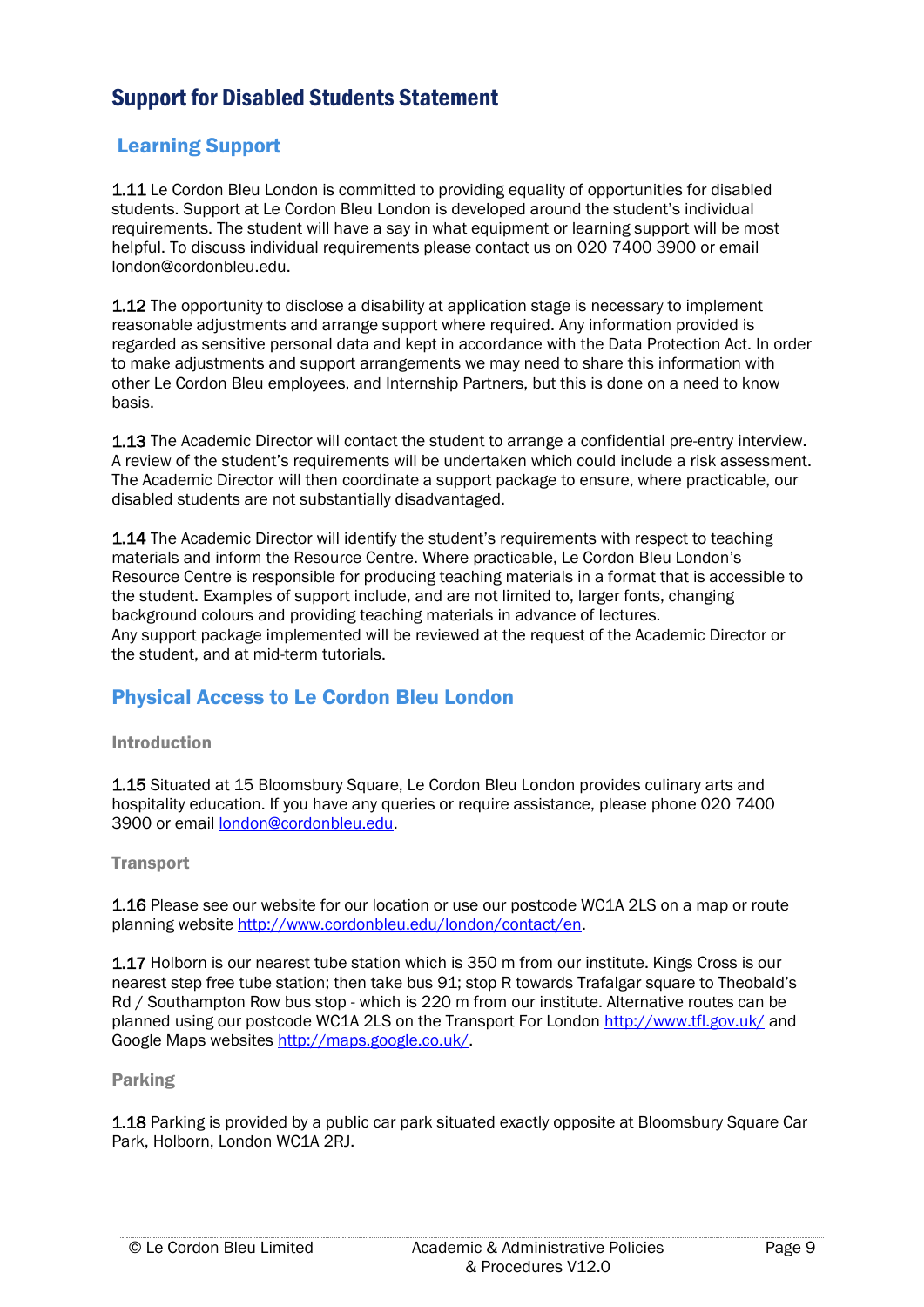## <span id="page-9-0"></span>Building Design

#### Introduction

1.19 Le Cordon Bleu London was designed to take reasonable steps to minimise the effect of disability and create an accessible environment that recognises and accommodates people of various disabilities. It is understood that the age, design and conservation requirements of the building present a number of constraints to disabled people and where possible facilities have been incorporated to improve issues of access throughout. In the event of an evacuation, refuge points are located at safe points within the building.

#### Access into the building

**1.20** The building has a stepped approach incorporating five steps to the front entrance. The existing steps are of limited rise and generous going and can be used easily by persons with ambulant mobility or using sticks etc. The main entrance doors remain open during the buildings open times and a second set of automatic opening doors have been provided. The rear entrance is accessed via the side alleyway which is level to a double width door within the courtyard also with a level access. The rear entrance gains access to Café le Cordon Bleu, which is provided with a level threshold, however there is a step internally from Café Le Cordon Bleu to reach the front entrance and customer services. A ramp is available for wheelchair users to access the school from Café Le Cordon Bleu.

#### Access within the building

1.21 Lower ground floor: The corridor providing circulation at lower ground level to all areas including lifts is 1300 mm wide. The two lifts have 800 mm wide doors with internal dimensions of 1200 x 1000 mm. The lift landing buttons and car controls are all tactile, the lift also has voice announcements of floors and is fitted with an induction loop.

1.22 Ground floor: access to the school is gained through a 1000 mm wide side access panel to the security barrier.

The reception desk has a lowered section for ease of use by persons in a wheelchair. The meeting room and accessible WC are located on this level.

For persons who can use the main entrance via the five steps, once within the reception area access can be gained to the student lounge and Café Le Cordon Bleu via a single step. Wheelchair users gain access to Café Le Cordon Bleu via the rear entrance which provides level access.

1.23 First, second, third and fourth floor: All facilities and teaching areas can be accessed via the lift. The staircase provides an alternative route and is compliant with Approved Document M in terms of width, rise, going, handrails and contrasting nosings. Outside the lift a sign is provided indicating the floor level and room names on that floor. One section of corridor has a ramp to remove the need for a single step to accommodate a change in floor levels. The gradient of the ramp is acceptable and is provided with handrails to both sides. The demonstration and classrooms do not have specific places for wheelchair users, however all furniture, desks etc are easily moved to create space.

## <span id="page-9-1"></span>Use of ingredients

1.24 As many of the Institute's courses are based in traditional French Culinary Arts, some ingredients are used which may not be compatible with some students' personal or religious beliefs. This may include, without limitation, alcoholic beverages, poultry, beef and pork derivatives (Including veal stock and gelatine), live shellfish and foie gras.

Students are required to attend all classes, and take part in the practical sessions using these products, but students may elect not to use an ingredient if it is not integral to the dish. Alternative ingredients will not be permitted.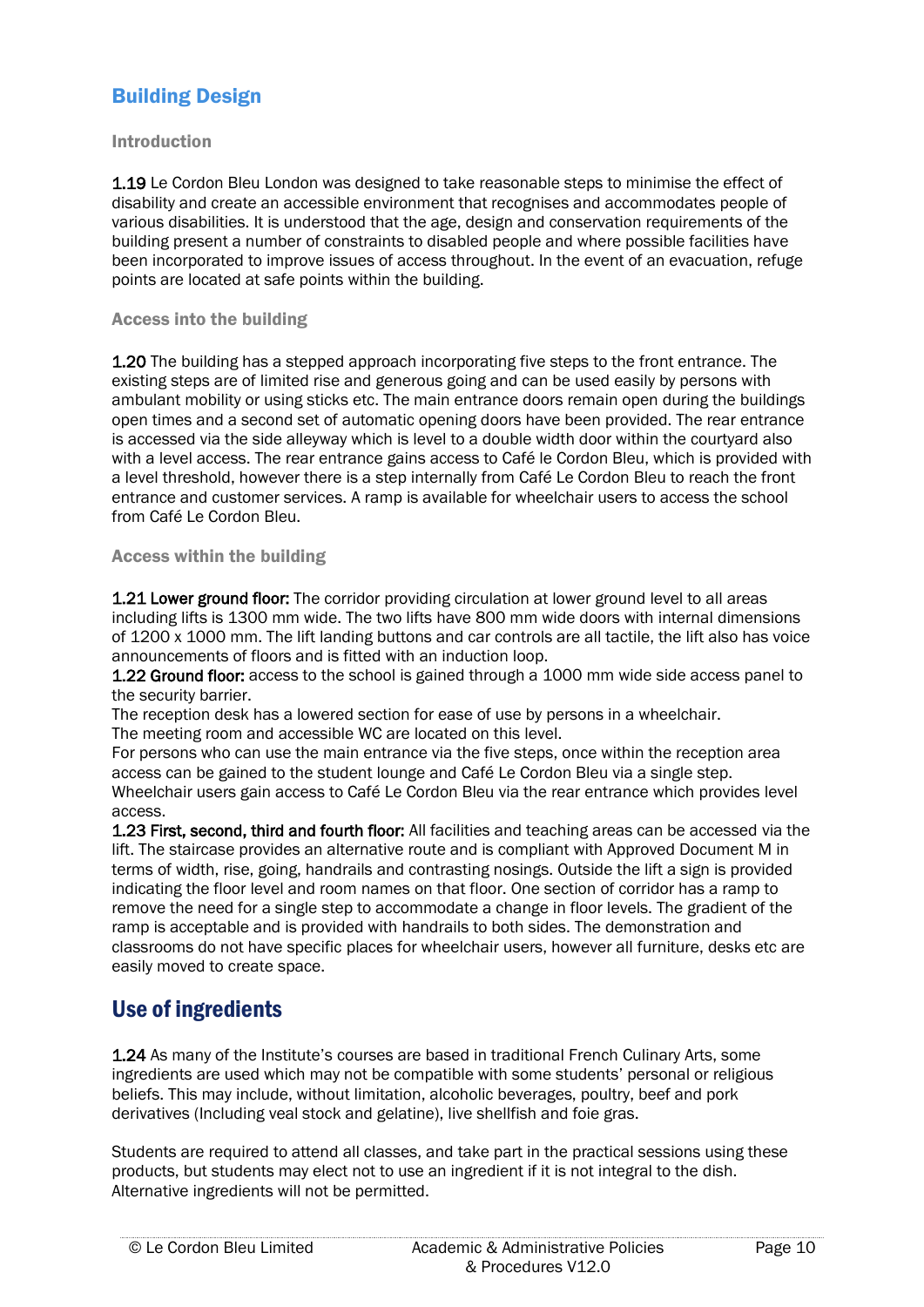Gloves and masks are available for students to use, and students will not be required to taste a product or ingredient which conflicts with their personal or religious belief.

## <span id="page-10-0"></span>2. Student's Current Address

#### <span id="page-10-1"></span>**Policy**

2.1 Each student shall ensure that Le Cordon Bleu London is informed of their current contact information (including email address) to which they require official institute information mailed.

2.2 Contact information of non-EU/EEA students may be disclosed at the request of UK Visas and Immigration.

2.3 Students will be provided with a Le Cordon Bleu email address (mycordonbleu.net) on orientation day, to which all email correspondence will be sent.

#### <span id="page-10-2"></span>Procedure

2.4 Each student shall ensure the accuracy of contact and address information supplied in his or her original application form.

2.5 Each student shall use the appropriate Change of Address form which is available at the customer services and to notify Le Cordon Bleu London admission team of a change of address.

2.6 Students will receive a message with a login and password for mycordonbleu.net, students may contact: [helpdesk@mycordonbleu.net](mailto:helpdesk@mycordonbleu.net) for support (*Please make sure the Full Name and Student ID is included when requesting support.*)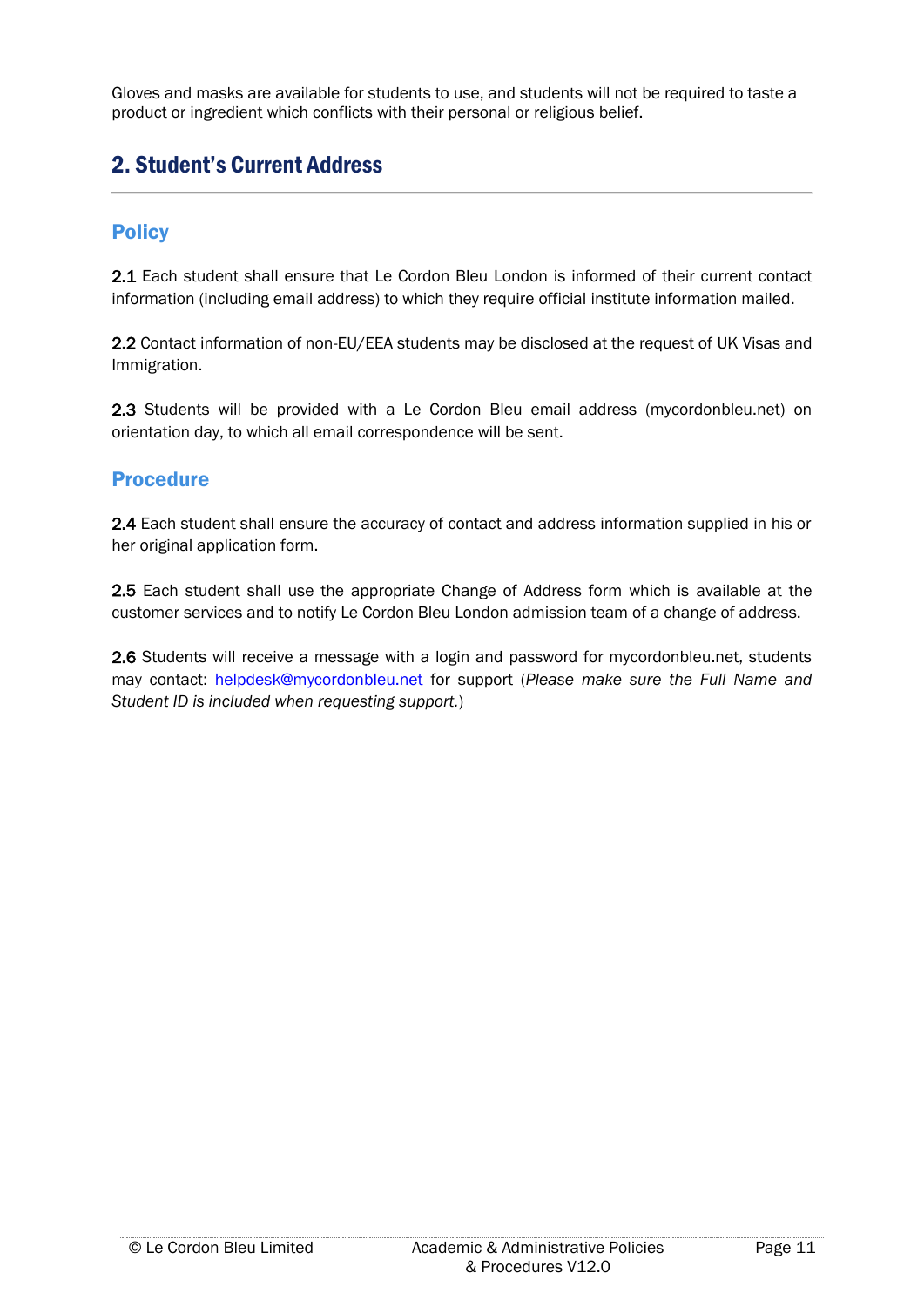## <span id="page-11-0"></span>3. Attendance

#### <span id="page-11-1"></span>**Policy**

3.1 Students who are studying at Le Cordon Bleu London are expected to attend all scheduled lessons, demonstrations, workshops, practical classes, lectures and other scheduled activities. Students attending internship placements are expected to complete all work scheduled by the Internship Partner.

3.2 During any one term, a student is not permitted more than:

- 4 absences in a pâtisserie certificate course;
- 5 absences in a cuisine certificate course;
- 5 absences in a Diploma in Culinary Management course;
- 5 absences in a Diploma in Gastronomy, Nutrition and Food Trends course;
- 6 absences in a Diploma in Wine, Gastronomy and Management course;
- 6 absences in a Diploma in Plant-Based Culinary Arts course;
- 4 absences in a Certificate in Wine and Beverage Studies course;
- 2 absences in a module of the Diplôme de Boulangerie.

A demonstration and its corresponding practical are considered as a single lesson. Students missing a demonstration class will be allowed into the corresponding practical class but will not be marked, two absences will be recorded – for the demonstration and the practical. Workshop classes are considered as a double period and will be recorded as two absences if not attended.

If a student misses a significant number of classes as a result of Covid-19, the Institute will endeavour to provide additional classes or additional online content where practicable to ensure that the student is not disadvantaged.

3.3 Students who do not arrive on time for classes will be recorded as late. Four late attendances will be taken to equal one absence. Students who are more than 15 minutes late for scheduled classes will not be admitted to that class and shall be recorded as absent.

3.4 If a student is unable to attend scheduled classes, the student shall notify Customer Services of the expected duration of the absence and its causes prior to commencement of the relevant classes.

3.5 If the reason for absence is due to any medical emergency, death within the immediate family, natural disaster or a situation beyond the student's control, he / she shall supply supporting documentation to the planning and examinations officer as soon as practicable after resumption of attendance. If a significant amount of learning or assessment has been missed due to the student's absence, the Examinations Board will decide whether it is appropriate for that student to progress to the next level of the programme, or be awarded the diploma, whether or not the student achieves a passing grade in the final examination.

#### <span id="page-11-2"></span>Sanctions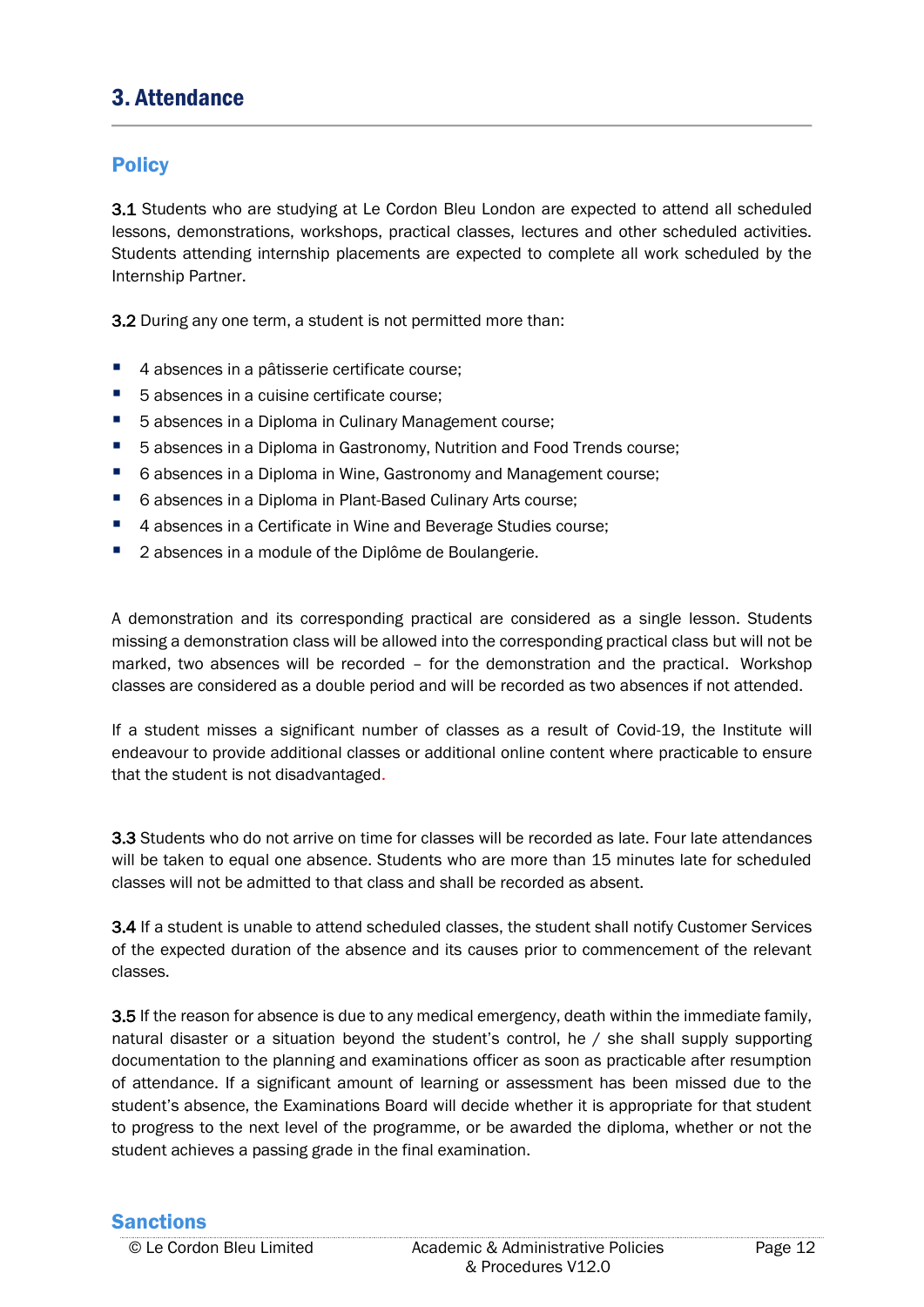3.6 A student who has exceeded the number of permitted absences will automatically fail the course and will be notified with a letter of fail. The student may continue attending the course (subject to 3.7 below) and may submit an appeal to the Examinations Board for consideration. The appeal must be received by the Institute within 5 days of the date of the letter of fail.

3.7 A student who has absences equal to, or more than, double the permitted absences in the course may continue attending the course but may, at the absolute discretion of the Institute, be excluded from the final examination.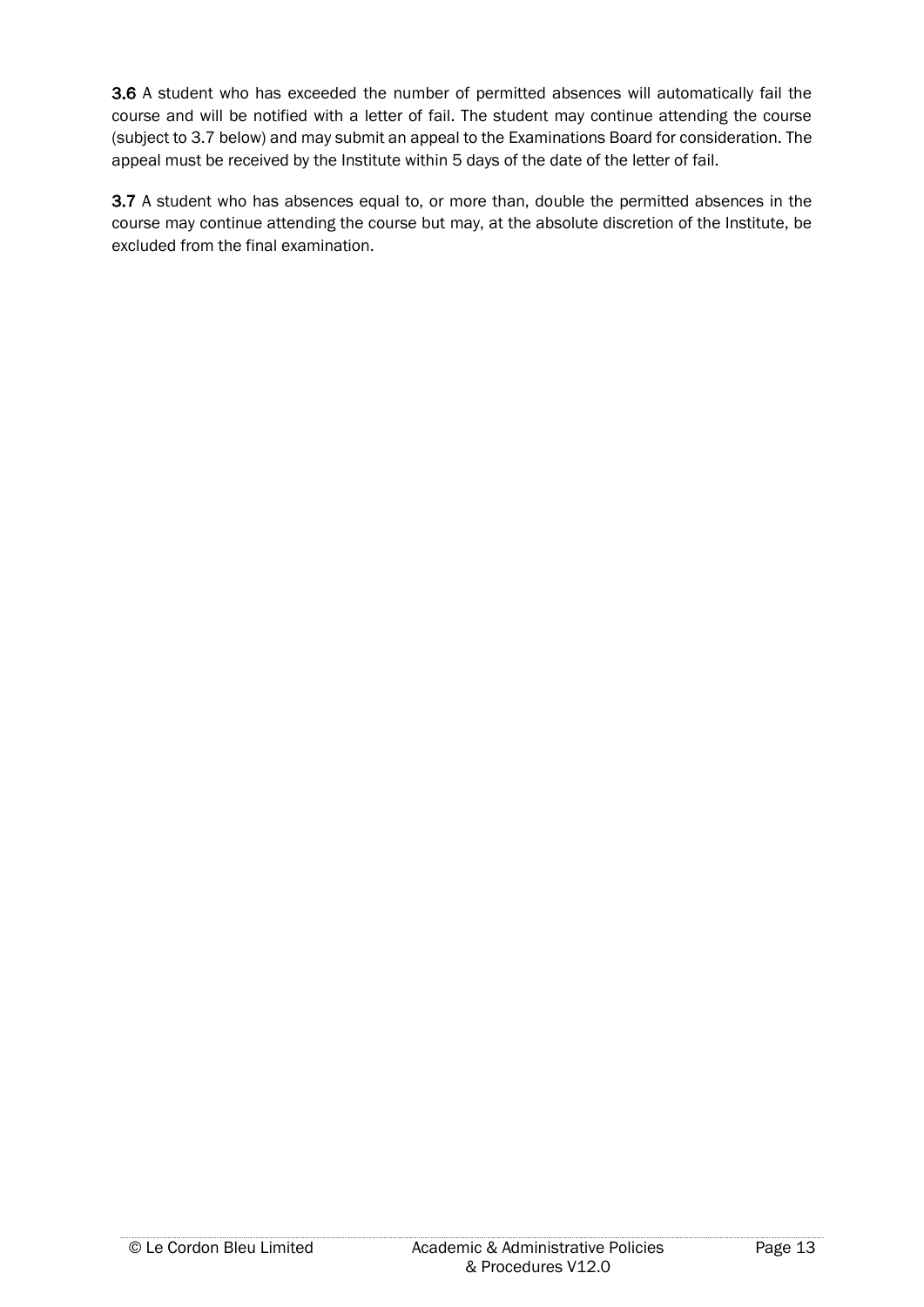## <span id="page-13-0"></span>4. Recognition of Prior Learning

#### <span id="page-13-1"></span>Preamble

4.1 The Institute will consider granting status or partial status in courses on the basis of prior learning whether from formal studies, or professional work.

#### <span id="page-13-2"></span>**Policy**

4.2 Decisions on the level of status to be granted will be based on the assessment of prior learning by the Academic Director.

4.3 Status will not normally be granted for courses completed more than 2 years prior to application unless there is evidence of substantial relevant industry experience proven during the prior learning assessment.

#### <span id="page-13-3"></span>Procedure

4.4 Applicants who intend to apply for status must obtain the appropriate Recognition of Prior Learning form and information from the Admissions team.

4.5 Applications for recognition of prior learning must be made on the appropriate form and be accompanied by sufficient documentary evidence supporting the application.

4.6 Applications for recognition of prior learning must be made at the time of the initial application process. Applicants must allow a minimum of 3 months prior to course commencement when applying for status.

4.7 Assessment of an application may require the applicant to supply further evidence and this may take a number of forms:

- Documentation
	- Academic transcript
	- Certificates / diplomas
	- Written references
- Interview
- Oral or written assessment
- **•** Practical examination

4.8 The Admissions team shall inform the applicant in writing of the results of their application for recognition of prior learning and shall annotate the applicant's record accordingly.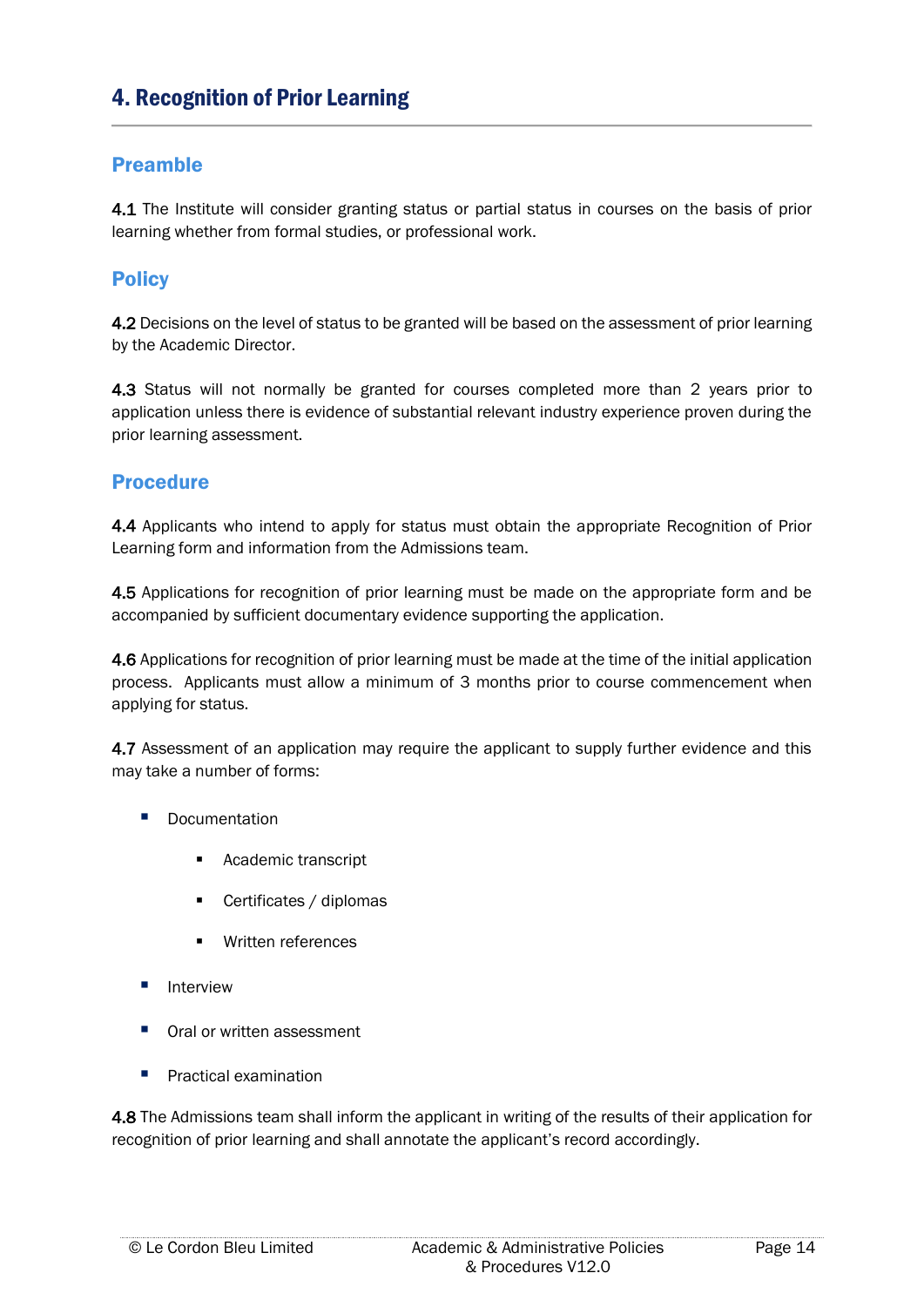## <span id="page-14-0"></span>5. Assessment Boards and Committees

5.1 The Institute operates a system of academic boards and committees to promote equality and fairness in assessment and ensure its provision of education and support services continues to be of the highest quality.

5.2 The three committees with authority over academic matters are:

#### ■ Academic Board

The Academic Board oversees all matters regarding the Institute's teaching and management of academic quality. The Academic Board considers appeals against Examination Board decisions.

#### ■ Examination Board

Examination Boards are sub-committees of the Academic Board. Examination Boards have delegated powers to approve the results of assessments, approve new assessment pieces, and consider appeals in cases where a student has failed a course or unit. Examination Boards formally approve the progression of students to higher levels of courses, and the conferral of awards.

#### ■ Teaching and Learning Committee

The Teaching and Learning Committee is a sub-committee of the Academic Board and has delegated responsibility for developing and implementing the Teaching and Learning Policy of the Institute. The Teaching and Learning Committee has responsibility for reviewing the curriculum.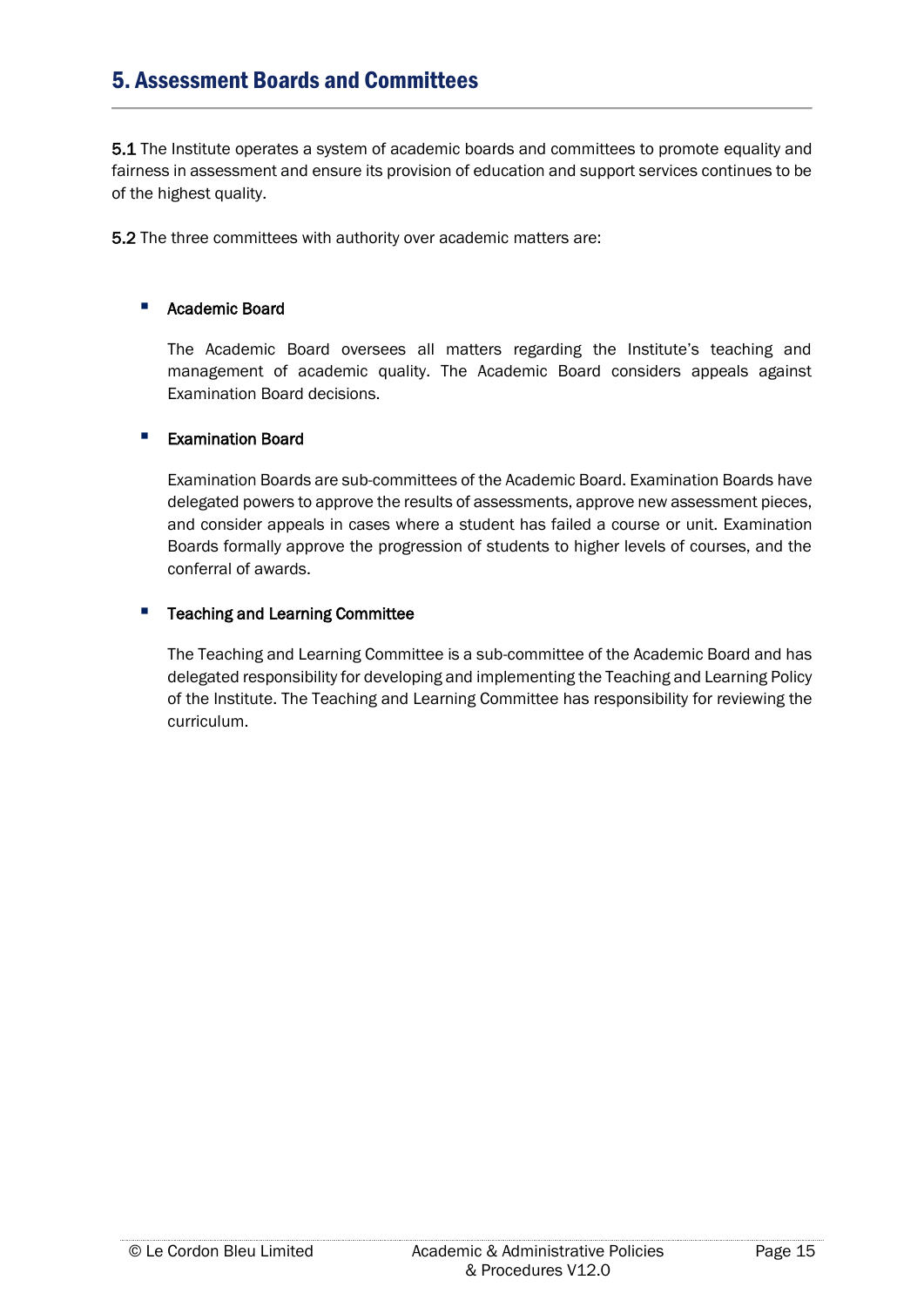## <span id="page-15-0"></span>6. Misconduct

#### <span id="page-15-1"></span>**Policy**

6.1 Misconduct will be deemed to include, without limitation, harassment, bullying, or inappropriate, abusive or violent behaviour towards students or staff; or any behaviour on the part of a student considered to fall below the standard expected by Le Cordon Bleu London or to be inappropriate or detrimental to other students, employees, Institute or its property or reputation.

6.1.1 If a student's behaviour in any class is disruptive, or is detrimental to any other student's learning, the teacher may exclude that student from the class, and the student may be marked absent for that class. If a student is excluded from a demonstration class, the student may also be excluded, and marked absent, from the corresponding practical.

6.1.2 If a student's behaviour fundamentally undermines the relationship of trust between the Institute and the Student, the safety of other students or members of staff, this could amount to gross misconduct and lead to exclusion and/or expulsion from the Institute without notice.

6.2 Academic misconduct, whether inadvertent or deliberate, shall include the following:

- Presentation of information or data that has been copied, falsified or in other ways obtained improperly;
- Resubmission of any work which has formed part of the assessment for a previous course.
- Inclusion of material in individual work that includes significant assistance from another person in a manner unacceptable according to the assessment guidelines for the course;
- Providing assistance to a student in the presentation of individual work, in a manner unacceptable according to the assessment guidelines for the course;
- Falsification or misrepresentation of academic records;
- Any student bringing any food item into the kitchen, ingredient or piece of equipment not previously approved by the teaching chef;
- Other actions not covered by the above clauses that may be judged to be acts of academic misconduct. Verbal or physical abuse to any students or employees will not be tolerated.
- Any student not putting into his / her course an acceptable level of diligence or effort.

6.3 Plagiarism is a specific form of academic misconduct. Whether inadvertent or deliberate, plagiarism includes the following:

- Word-for-word copying of sentences or whole paragraphs from one or more sources (the work or data of other persons), or presenting of substantial extracts from internet, books, articles, thesis, other unpublished work such as working papers, seminar and conference papers, internal reports, lecture notes or tapes, without clearly indicating their origin;
- Using very close paraphrasing of sentences or whole paragraphs without due acknowledgement in the form of a reference to the original work;
- Submitting another student's work in whole or in part;
- Use of another person's ideas, work or research data without acknowledgement;
- Submitting work that has been written by someone else on the student's behalf.

6.4 With respect to academic misconduct a distinction will be made between a deliberate act and an inadvertent act occurring through unfamiliarity with academic process or conventions.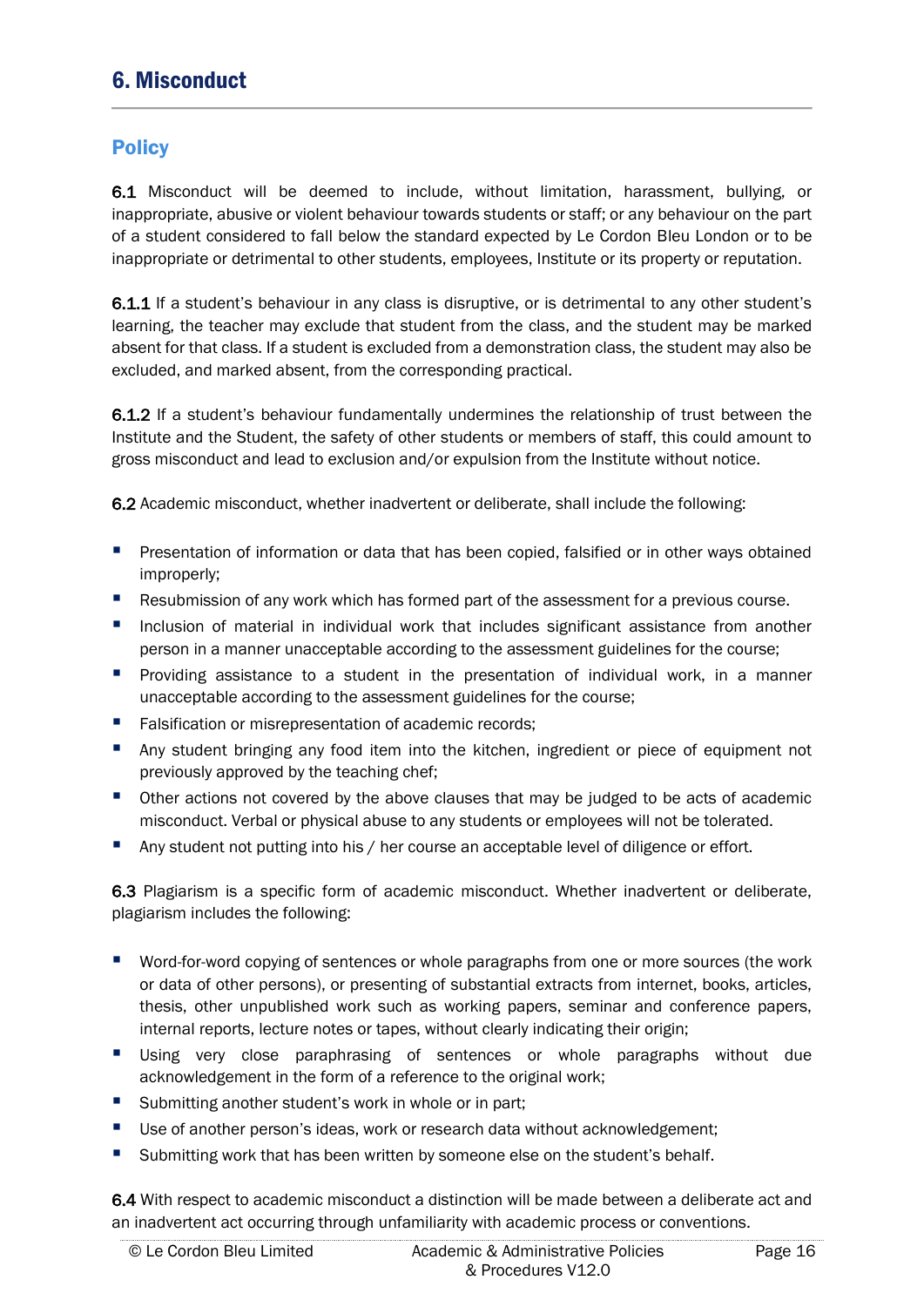6.5 A student found to have committed misconduct, or deliberate academic misconduct shall be given one or more of the following sanctions:

- Suspension from attending classes for a limited period of time.
- Suspension from attending all further classes of the course.
- Suspension from attending further Le Cordon Bleu courses for a nominated period of time.
- **Expulsion from the Institute and no future enrolment permitted in any Le Cordon Bleu** educational institution or course.
- Failure in the course.

6.6 Where an inadvertent act of academic misconduct has occurred the student will be counselled and a note placed in the student's file.

#### <span id="page-16-0"></span>Procedure

6.7 Where it is suspected that the action of a student might involve misconduct or deliberate academic misconduct, including plagiarism; the teaching chef/lecturer shall request the student attend an interview with him or her.

6.8 The student and the teaching chef/lecturer may each elect to invite a member of the Academic Board of the Institute to be present at the interview.

6.9 If, as a result of the interview, the teaching chef/lecturer concludes that no misconduct was involved, no further action should be taken and no record of the interview should be placed in the student's file.

#### NON-ACADEMIC MISCONDUCT

6.10 Where the teaching chef/lecturer concludes that the action of the student was an example of non-academic misconduct the teaching chef/lecturer shall convey their decision in writing to the Academic Director and the Head of Programme for investigation.

#### ACADEMIC MISCONDUCT

6.11 Where the teaching chef/lecturer concludes that the action of the student was an example of deliberate academic misconduct, the teaching chef/lecturer shall convey this decision in writing to the Examination Board for investigation.

#### ALL CASES

6.12 Upon receipt of a finding of misconduct, the Institute shall write to the student providing details of the incident and inviting the student to provide explanations in order to represent his / her version of events.

6.13 The investigation may proceed whether or not the student attends. The Institute shall advise the student in writing of the findings of the investigation and of any sanction to be imposed, and shall advise the student of their right to request a review of that decision.

6.14 Where a student wishes to request a review of the decision and/or sanction, s/he must submit a written request to the Academic Board within five Institute days of being informed of the sanction.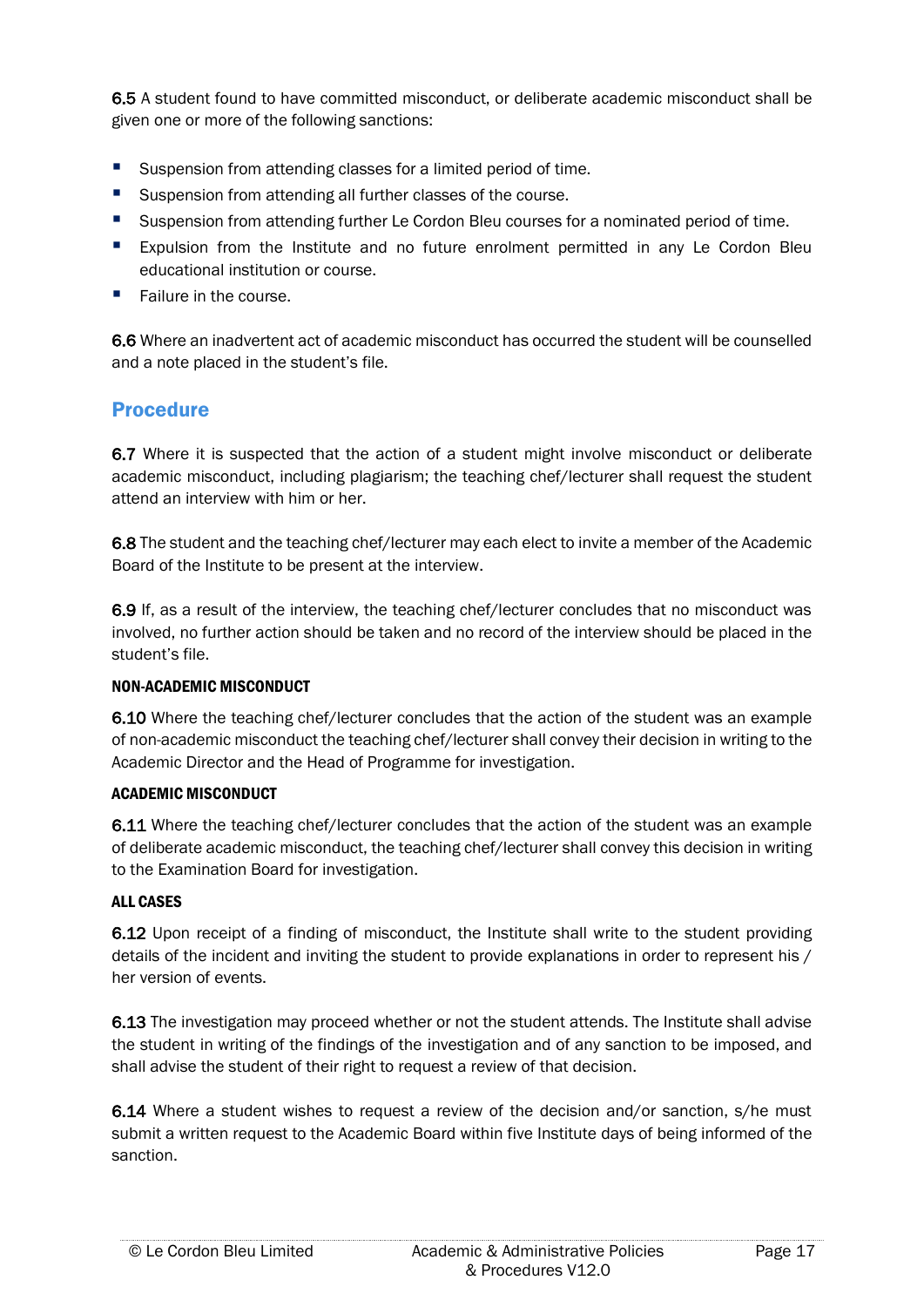6.15 The Academic Board will review the findings of the inquiry, the sanction, and the student's grounds for review and will inform the student of the outcome of that review. If the student has been suspended from the Institute, s/he will remain so pending the outcome of the review.

6.16 The standard of proof to be applied in cases of misconduct shall be the civil standard (the balance of probabilities).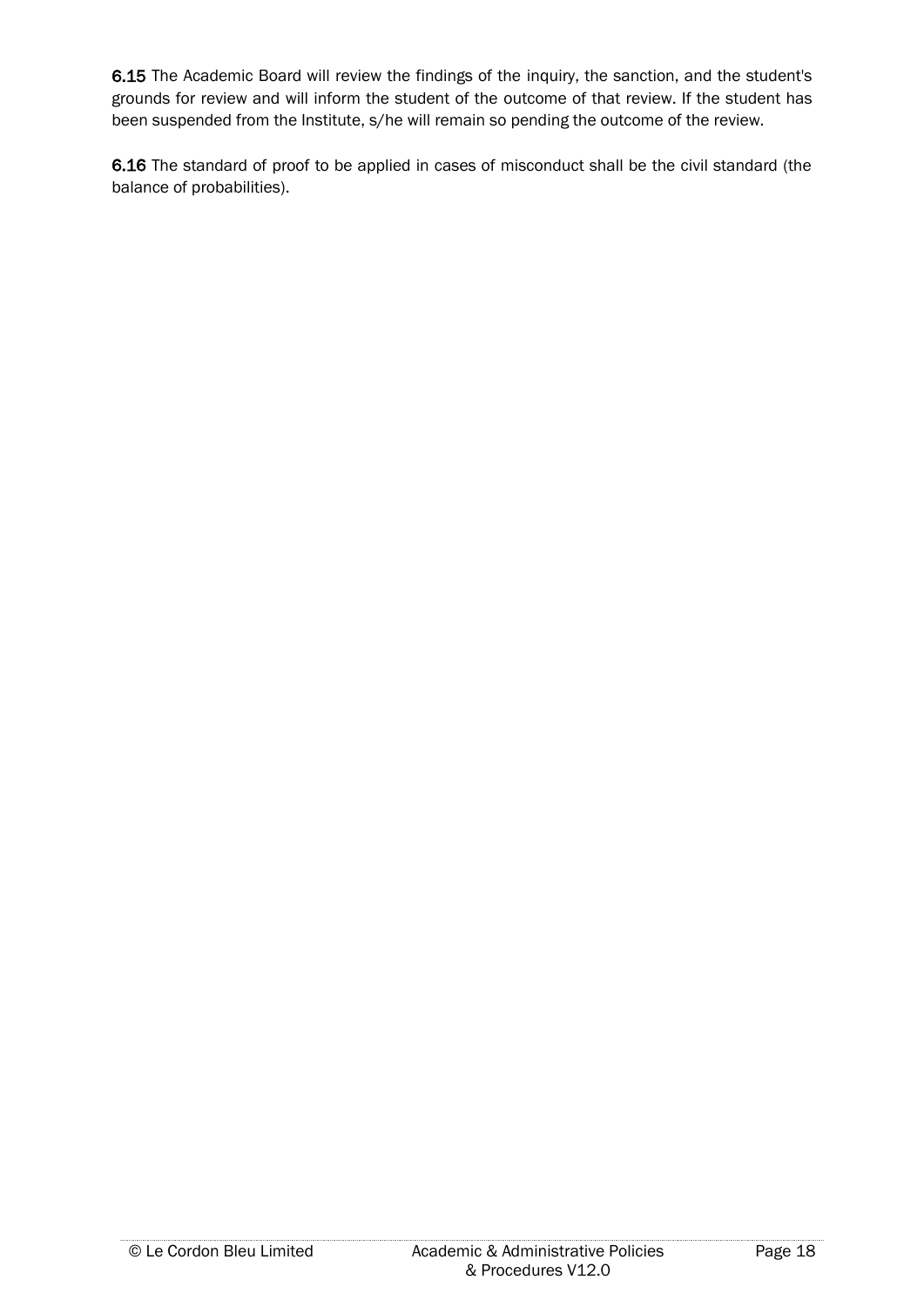## <span id="page-18-0"></span>7. Assessment; Academic Progression

7.1 Each course will be formally marked and the nature and criteria for assessment are specified for each course in the course material.

7.2 The course manual contains a course outline and the contribution of each mark to the final grade.

7.3 Minimum requirement for progression:

■ Culinary students must achieve a minimum of 50% on the final practical exam and an overall grade of 50% in order to successfully pass the course and progress to the next level.

7.4 A student who fails a course for the second time will not be permitted to re-enrol in that course.

7.5 Academic evaluation by its nature requires a student to present original work. Students must ensure that plagiarised material is not submitted for assessment. (see 6.3) Any student guilty of plagiarism will be subject to fail grade or disciplinary action. All assessment pieces must be referenced correctly. Guidance for using the Harvard Referencing System is included in the Assessment Handbook.

7.6 The Examination Board shall review relevant results and student appeals, The Examination Board shall confirm final grades and make recommendations on student progression to the next course level:

- Progression to higher levels of integrated courses (e.g. The Diplôme de Cuisine) is dependent on the student passing the prerequisite level.
- If a student does not pass a level, the student must retake the whole level at their own expense and achieve a passing grade in order to progress.
- A student will be permitted to retake a level once. Any further retake will only be permitted at the absolute discretion of the Academic Board.

#### <span id="page-18-1"></span>Internship placements

7.7 Where a course includes an Internship placement:

- Progression to the Internship placement is at the discretion of the Examination Board.
- In order to be recommended to an internship partner for placement, students must:
	- o achieve a minimum overall grade of 70% at Intermediate Level;
	- o successfully complete the prerequisite Le Cordon Bleu Diploma without repeating or deferring a level;
	- o submit all required documentation on time; and
	- o have absences within the permitted limits for that course.
- Students who do not achieve the minimum 70% at Intermediate Level must appeal to the Examination Board. Students who do not appeal, or whose appeal is unsuccessful may continue attending support classes but will not be recommended to an internship partner for placement.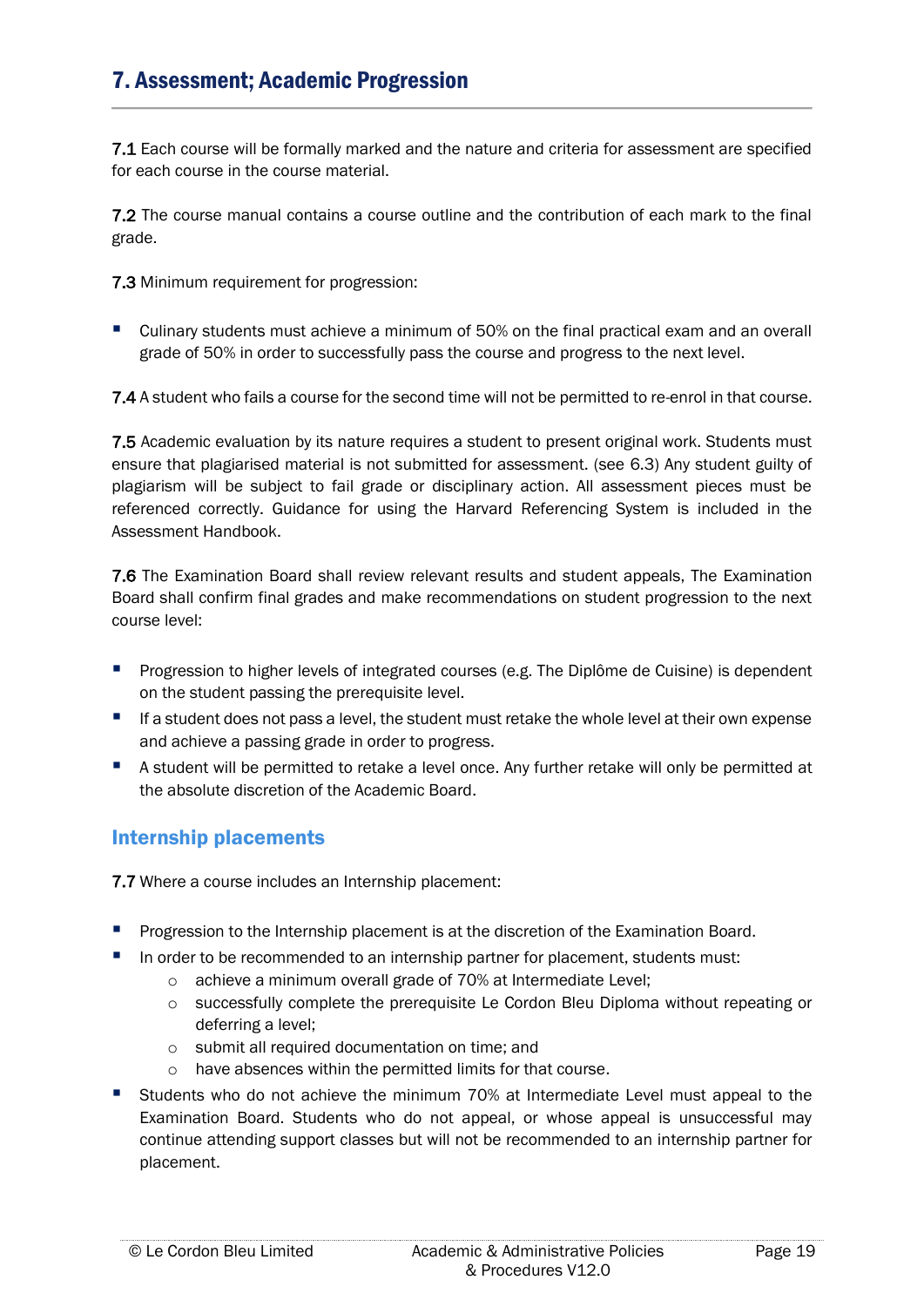- A student's attendance and attitude throughout the levels of the diploma will be taken into account. The following may be considered grounds to require a student to improve, or to terminate a student's involvement in the Internship programme:
	- o Absence from Internship preparation classes;
	- o Persistent lateness and/or absence from classes or scheduled work;
	- o Low attainment in assessed work, including written assignments;
	- o Lack of engagement in team tasks;
	- o Lack of engagement with online resources.
- a student must achieve a passing grade in the internship placement to achieve the qualification;
- in the event that a student does not pass the internship placement, the student will not receive certification for the internship;
- The student will not be permitted to retake the internship.

## <span id="page-19-0"></span>Examinations

7.8 Attendance at all examinations is compulsory. Failure to sit for examinations at the set time and date will result in 0% being recorded for that assessment point. Should this situation arise for the practical examination, the student will be deemed to have failed the course (see 7.3).

7.9 Having entered the examination room, a student shall not:

- Be in possession of any books, notes or diagrams other than those which the course teaching chef/lecturer has specified may be taken into that particular examination; or
- Directly or indirectly give assistance to any other student; or
- **E** Directly or indirectly accept assistance from any other student; or
- **•** Permit any other student to copy from or otherwise use his or her examination papers; or
- Use any examination papers of any other students; or
- By any other improper means whatsoever obtain or endeavour to obtain, directly or indirectly, assistance in his or her work, or give or endeavour to give directly or indirectly, assistance to any other student; or
- Be guilty of any breach of good order or propriety.

7.10 When a student is alleged to have committed a breach of any of the above provisions, a written report by the examination invigilator will be prepared and submitted to the Examination Board and such misconducts shall be dealt with under section 6 of this document and if the misconduct is found proved, the student, in addition to any other penalty which may be imposed, will receive a 0% for that assessment point.

7.11 A student who is detected committing, or allegedly committing a breach of any of the above provisions will be dismissed from the examination room.

7.12 No candidate shall be admitted to the examination room after the commencement of the examination.

7.13 No candidate shall be permitted to leave an examination room once the exam commences unless under approved supervision.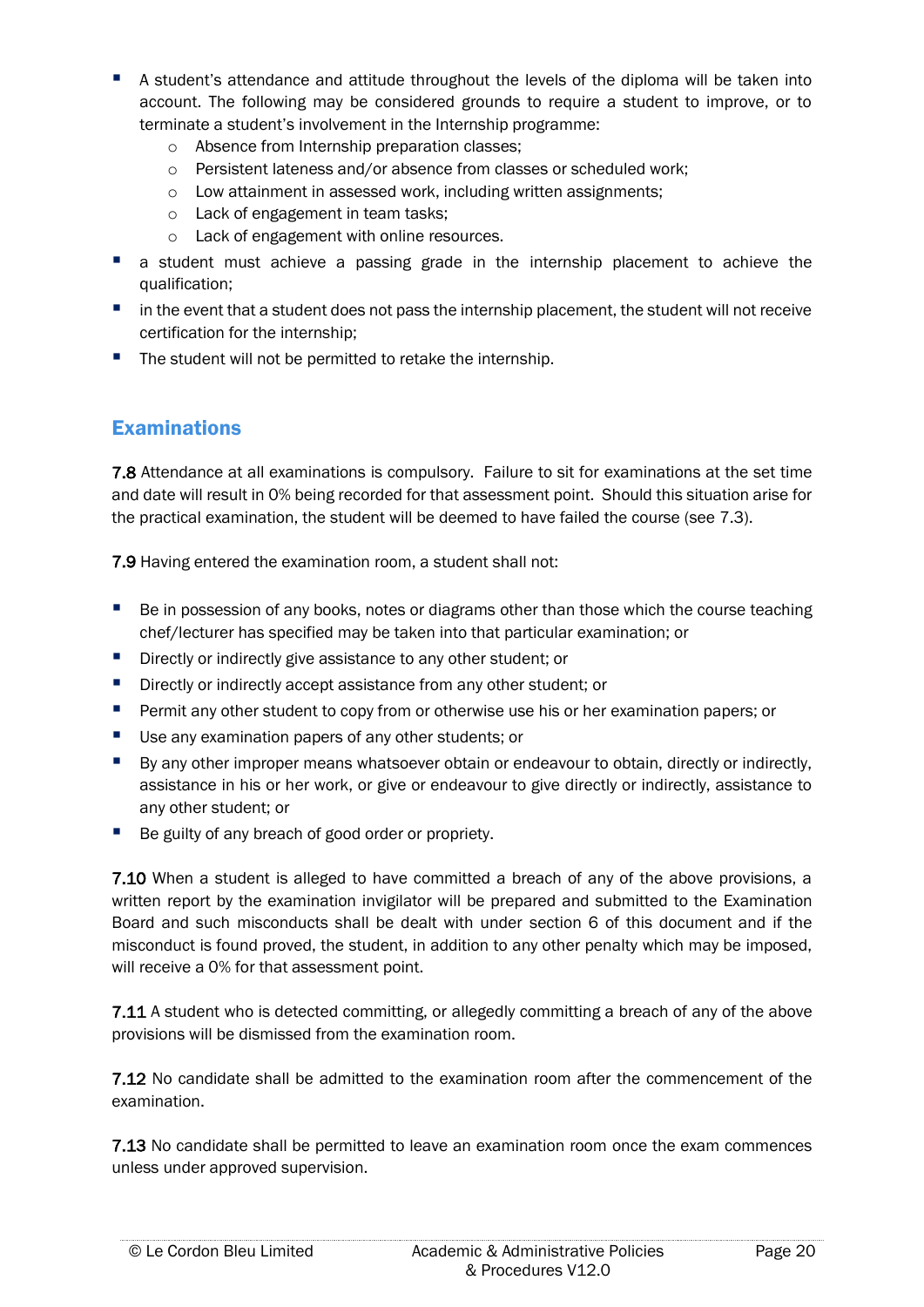7.14 No candidate shall be re-admitted to an examination room after s/he has left it unless during the full period of the absence the candidate has been under approved supervision.

7.15 Candidates are required to obey any instructions given by an invigilator for the proper conduct of the examination.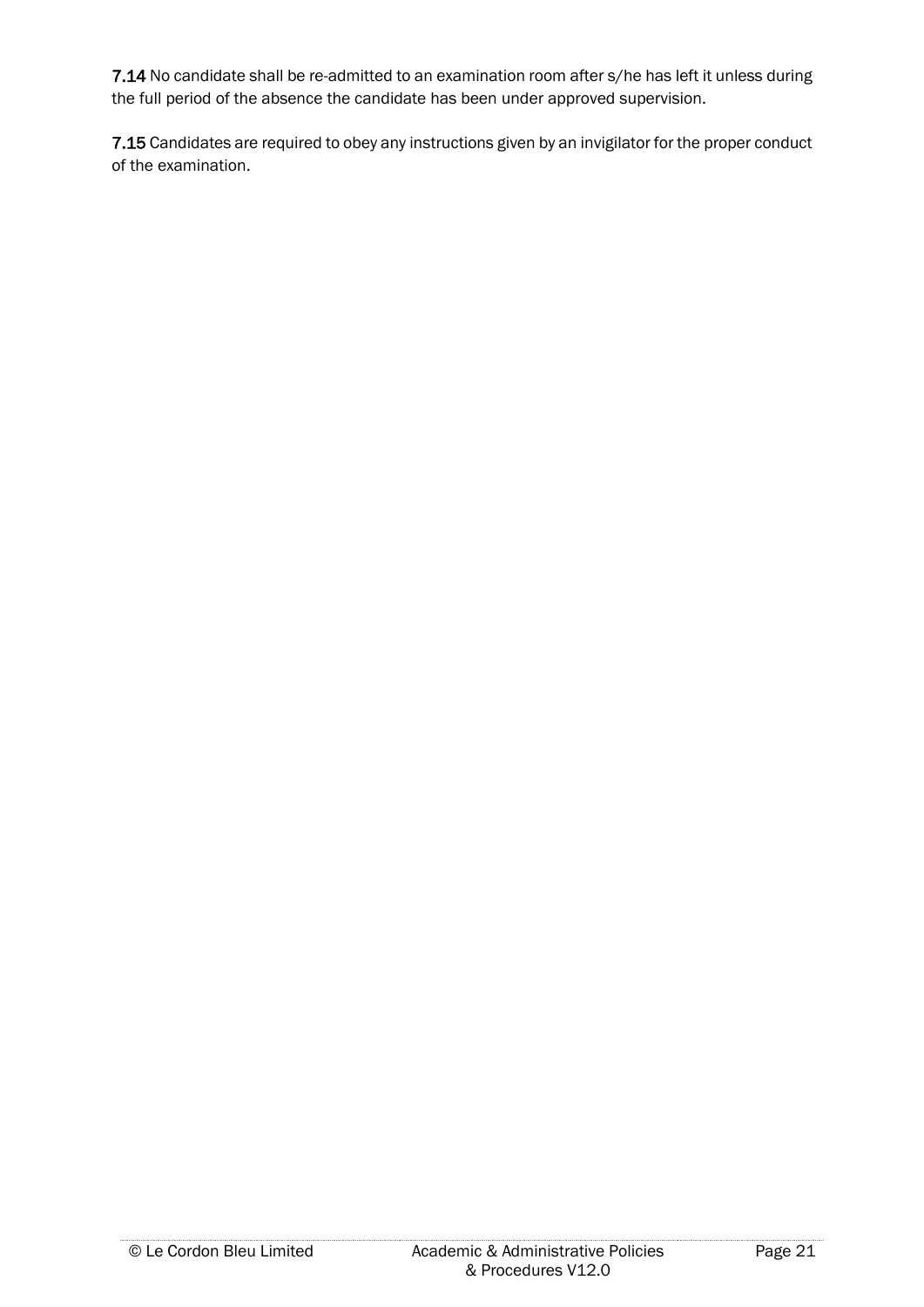## <span id="page-21-0"></span>8. Marking; Results and Grades

#### <span id="page-21-1"></span>**Policy**

8.1 The Institute and staff will use their respective best endeavours to ensure that:

A transcript of final grades for each academic term will be included with the course certificate and handed out at the certificate presentation and graduation ceremony; or, mailed to an address as advised by the student and should be received no later than six weeks after the official end of the term.

8.2 Official grades are as follows:

- 90 100 Distinction (Mention Très Bien)
- 80 89.99 Credit (Mention Bien)
- 50 79.99 Pass
- 0 49.99 Fail
- WD Withdrawn

#### <span id="page-21-2"></span>**Procedure**

8.3 A marking schedule is used when assessing practical activities; work is assessed against standard criteria which are included in the course manual.

8.4 Teaching chefs/lecturers are responsible for assessing against the assessment criteria and recommending a grade for a student's work which is in line with the marking criteria specified for the programme.

8.5 Where assessment is undertaken by a panel, the panel will agree on the mark to be awarded to a student.

8.6 The final marks are reviewed by the Academic Director and presented to the examinations officer.

8.7 The examinations officer will notify any students who have failed and provide a report of the overall grades to the Examination Board.

8.8 The Examination Board reviews and agrees results. The Board will consider appeals from students who have failed.

8.9 A debrief session will take place following the final examination on each course whereby the chefs provide each student with feedback on the results of their practical examination and we highly recommend each student attend.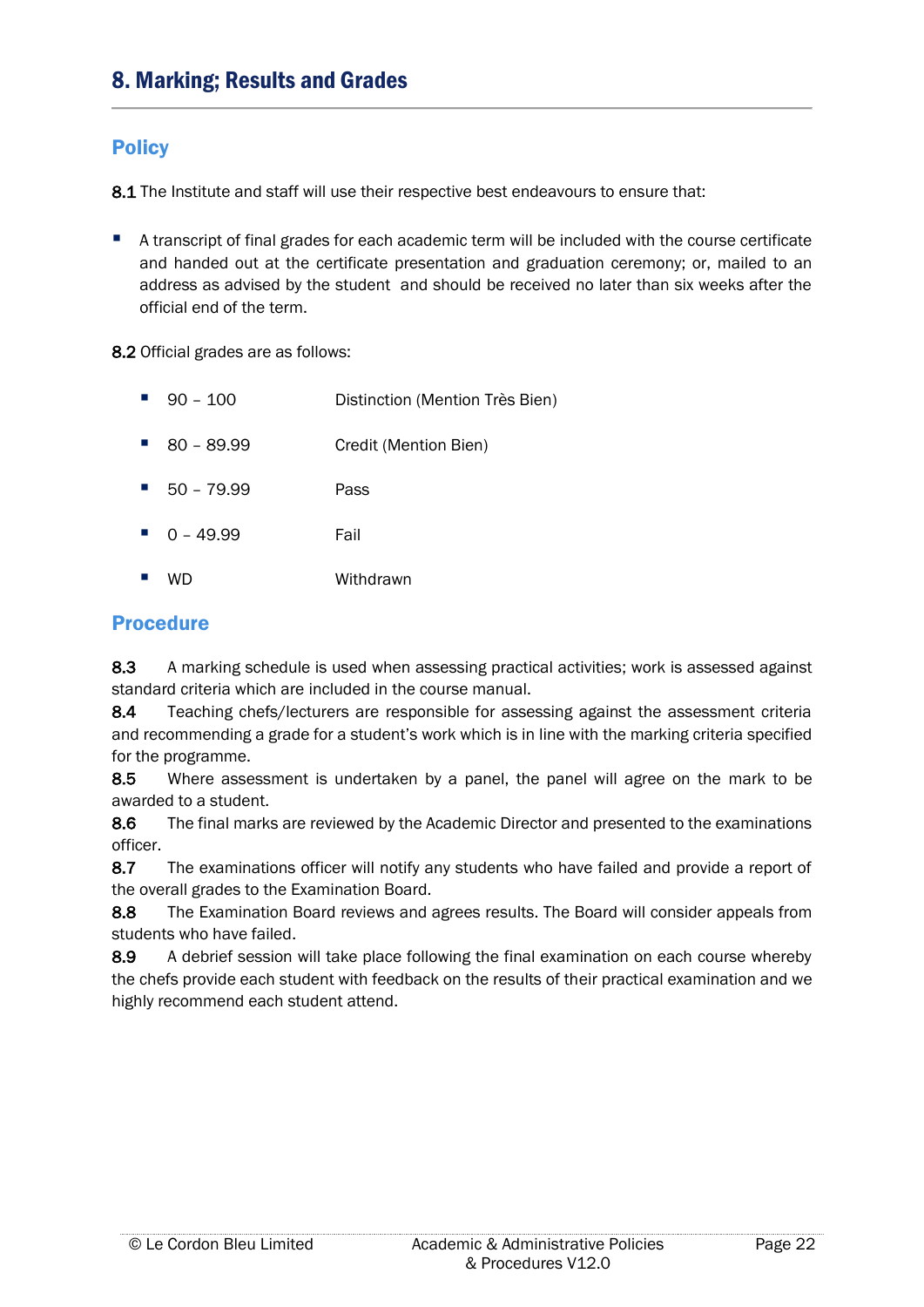## <span id="page-22-0"></span>9. Student Appeal Against Results

#### <span id="page-22-1"></span>**Policy**

9.1 It is expected that most disputes over results for each assessment point will be resolved by discussion between the student and the teaching chef/lecturer. If the dispute is not resolved to the satisfaction of the student, the student has the right of appeal to the Examination Board for a formal inquiry into the result given.

#### <span id="page-22-2"></span>Procedure

9.2 The student should prepare a written submission, which establishes reasons for the appeal against the result. The appeal should include appropriate supporting material and must be received by the examinations officer within 5 working days of the student being officially notified of the result.

9.3 Upon receipt of the written submission the examinations officer shall request the Examination Board to conduct a formal inquiry and may request the student and teaching chef/lecturer concerned to attend. A response from the Examination Board to the student will be made within 5 working days of the receipt of the appeal.

9.4 The Examination Board will consider any mitigating circumstances detailed in the student's appeal, their performance in assessments throughout the term, their attendance, and level of engagement with the course.

9.5 The Examination Board may:

- Permit the student to pass; or
- Permit the student to retake the examination; or
- Reject the appeal. Poor attendance and/or engagement with the course may be considered grounds to reject an appeal.

9.6 A student who retakes an examination will only be able to achieve the minimum pass grade.

9.7 Any appeal arising from a retake of an examination must be addressed to the Academic Board.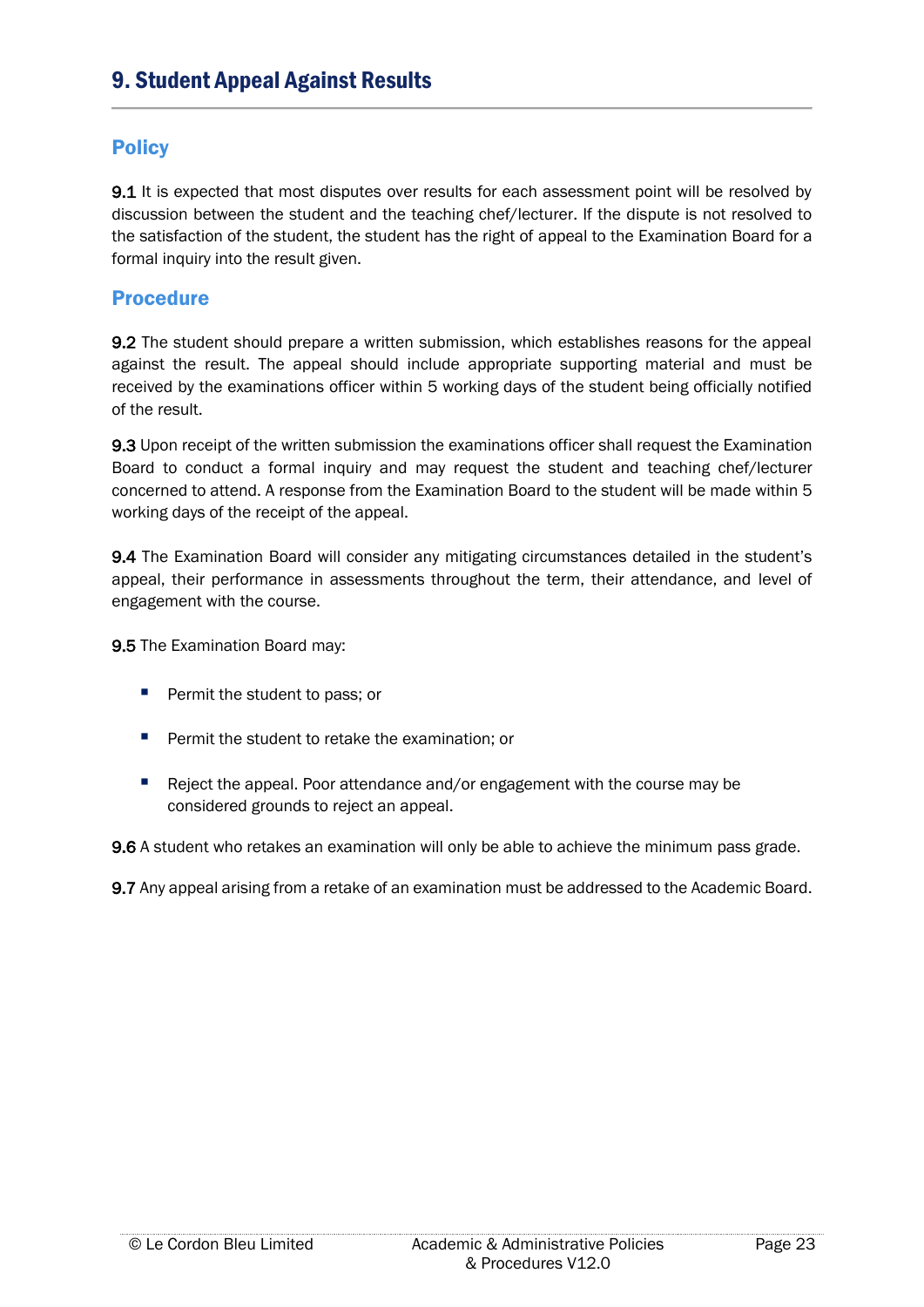## <span id="page-23-0"></span>10. Student Appeal Against Examination Board Decisions

<span id="page-23-1"></span>Please note that this section does not apply to cases of misconduct. **Policy** 

10.1 A student has the right of appeal against a decision of the Examination Board.

10.2 To independently assess the merits of an appeal, a student must appeal directly to the Academic Board.

#### <span id="page-23-2"></span>Procedure

10.3 The student should prepare a written appeal, which establishes reasons for the appeal against the decision of the Examination Board. The appeal should include appropriate supporting material and must be received by the examinations officer within 5 working days of the student being officially notified of the decision.

10.4 Upon receipt of the written appeal the Academic Board may assign an individual or co-opt a committee to conduct a formal inquiry and may request the student and teaching chef/lecturer concerned to attend. The assigned individual or committee will present findings to the Academic Board. A response to the student will be made within 5 working days of the receipt of the appeal.

10.5 Those members of the Academic Board involved in the original Examination Board decision may give their opinion, but may not vote on the outcome of the appeal.

10.6 The decision of the Academic Board is final.

10.7 Upon completion of the Institute's internal processes, a "Completion of Procedures" letter will be sent to the student. Any further complaints or appeals can be addressed to the Office of the Independent Adjudicator (OIA) within twelve months of the date of the letter, provided that the complaint is eligible under its Rules. The OIA cannot review a complaint about the academic judgement of the Institute regarding assessment decisions, or admission to higher education courses. Guidance on submitting a complaint to the OIA can be found on the [OIA website.](http://www.oiahe.org.uk/making-a-complaint-to-the-oia/oia-complaint-form.aspx)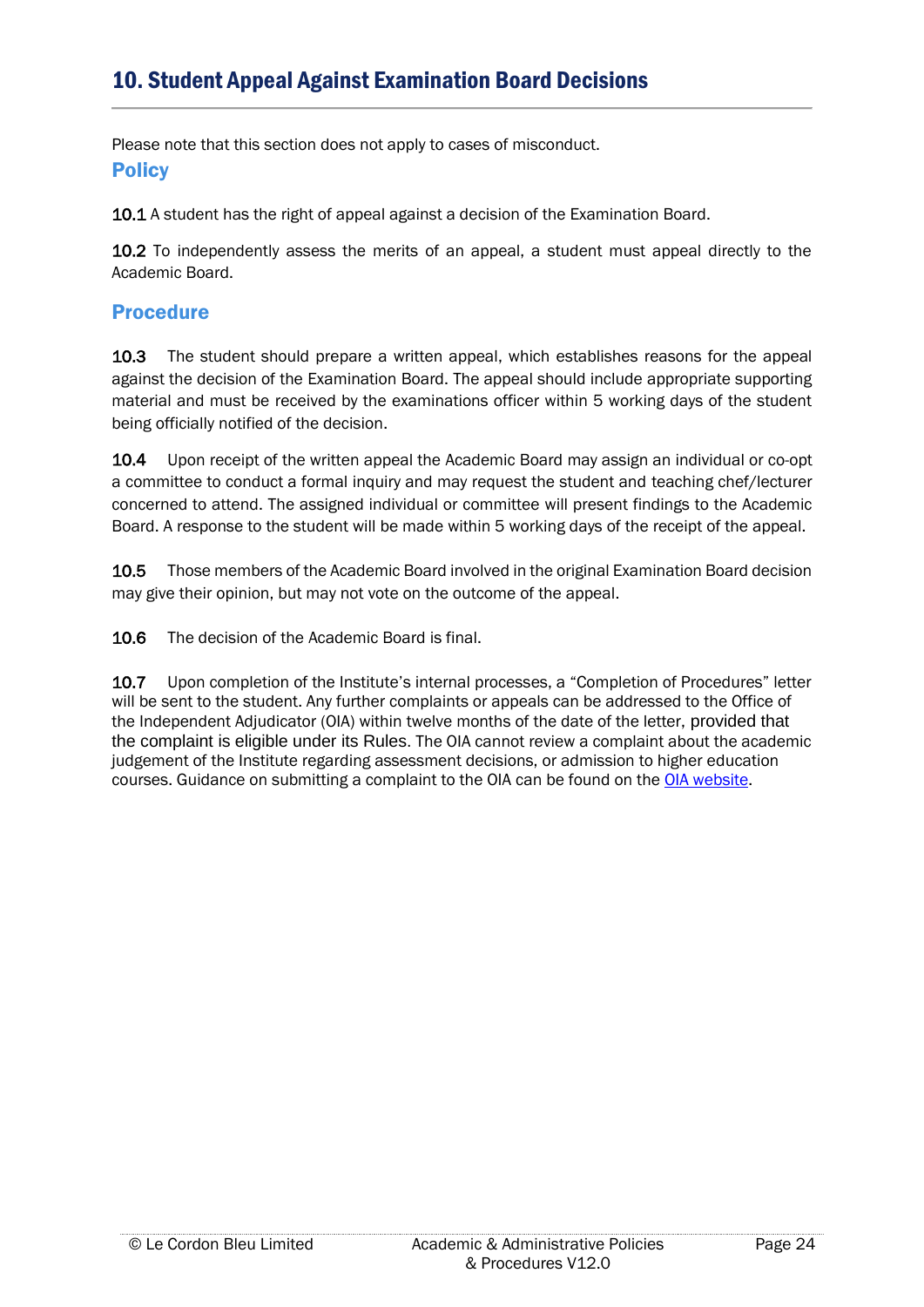## <span id="page-24-0"></span>11. Student help form policy

#### <span id="page-24-1"></span>Purpose

11.1 The Student Help Form is designed to manage student requests and queries as they arise. This document is an essential part of the Institute's quality approach to improving customer service and is the initial step in resolving student matters.

11.2 Requests and queries could be relevant to academic programmes, staff, facilities and a range of services. Communication of a request or query may be made either in person, by phone, text or email.

#### <span id="page-24-2"></span>Procedure

11.3 All conversations relating to student matters which could lead to a complaint must be recorded and followed up.

11.4 The staff member meeting the student is required to write the details of the conversation on the *Student Help Form*.

11.5 If the issue is received via email, the email will be printed and attached to the form.

11.6 The student should give as much detail as possible to give a context to the request or query and to provide a useful record for the next person who may manage the issue.

11.7 The relevant staff will indicate on the form the initial response provided to the student and whether the issue has been resolved. The form will be signed and dated by both parties.

11.8 If nothing further arises from the initial request or query, or the issue is resolved, the report is filed on the student's file.

11.9 If the matter is unresolved and the student wishes to obtain further explanation, the form will be sent to the appropriate staff member for action.

11.10 If the matter remains unresolved and escalates to a formal complaint, the student will be provided with a *Complaint Form* to initiate the formal process.

Note: All contact and conversations with regard to student matters are confidential.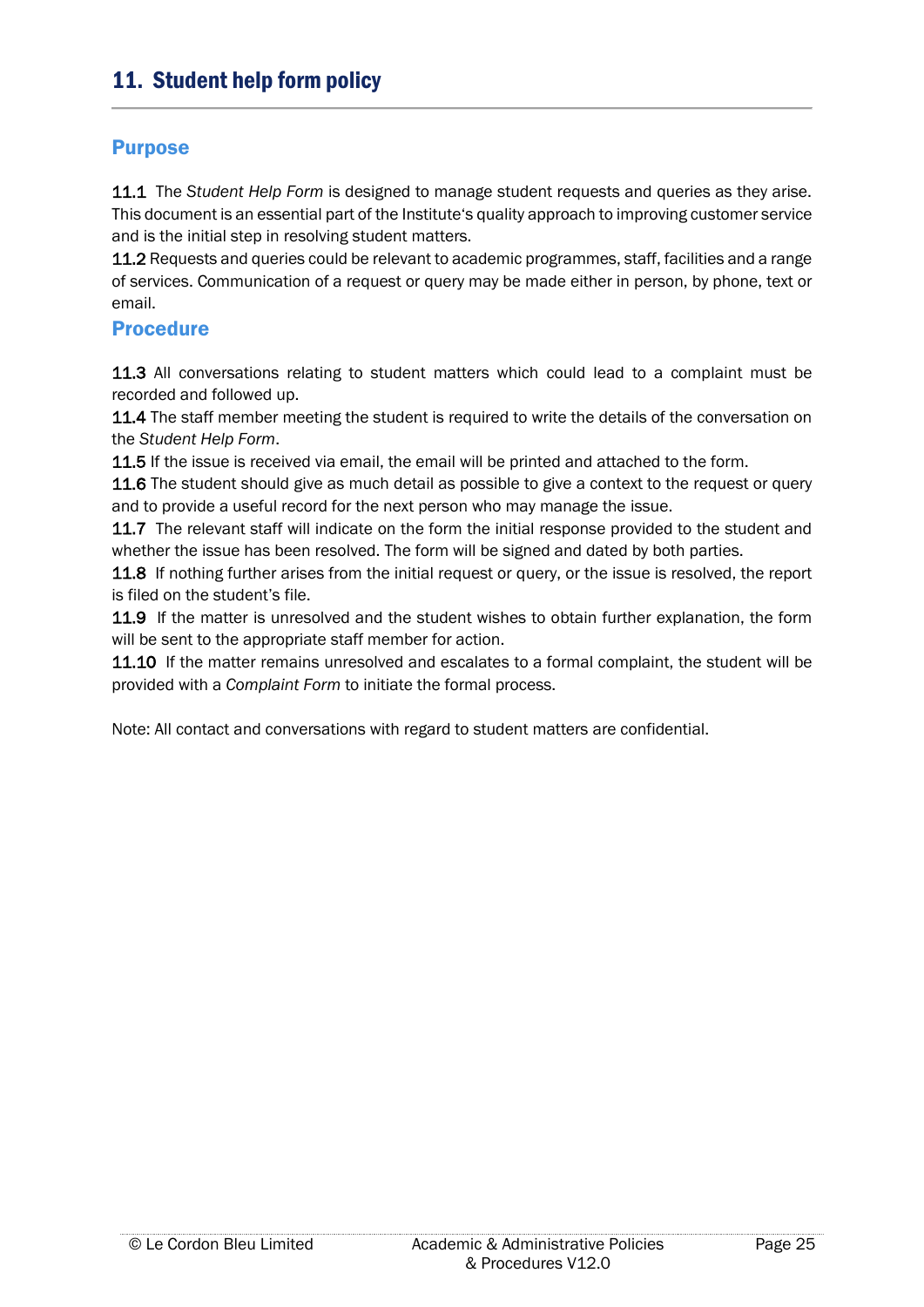## <span id="page-25-0"></span>12. Complaint Handling Policy

#### <span id="page-25-1"></span>**Purpose**

12.1 The Institute endeavours to provide students with a supportive learning environment. However, should any problems or complaints arise, the institute ensures that students have access to a fair and efficient process for reporting such issues. All complaints are considered seriously and confidentiality and privacy is maintained at all times to protect all parties involved. The Complaint Form is used by students or members of staff to register a formal complaint of an academic or non-academic nature, which has not been satisfactorily resolved through other means. Complaints are regarded seriously and are referred to the Institute's Senior Management, for immediate action and resolution.

#### <span id="page-25-2"></span>**Definitions**

12.2 *A complaint* is an expression of dissatisfaction that may be about the standard, or lack of service received, or a specific action or inaction which affects an individual/group, or an allegation or grievance about the treatment of an individual/group, or a failure to follow a proper procedure. 12.3 *A complainant* is the person who is making the complaint.

#### <span id="page-25-3"></span>**Policy**

12.4 The Complaints Handling Policy applies to staff and students at the Institute and relates to all complaints of an academic or a non-academic nature - *except* those academic complaints that deal with appeals by students against grades, results and/or decisions of the Academic Board, which are covered by separate policies and procedures.

12.5 The Institute ensures that staff and students have access to a fair, equitable and inexpensive process, which provides an opportunity to raise issues that affect them.

12.6 The Institute follows procedural fairness by ensuring complaints are heard by a designated person who is not the subject of the complaint, or appeal, or has no personal interest in the matter. 12.7 Complaints are addressed and resolved within 10 working days and details of the complaint, including outcome, are documented.

12.8 Complainants have the right to present their position (or to have representation, if required); to be informed of the details and progress of their complaint; to be notified of a decision or outcome in writing; and to appeal a decision or outcome.

12.9 All complaints are considered seriously and confidentiality and privacy is maintained at all times to protect all parties involved.

12.10 A complainant has the right to withdraw the complaint at any stage and choose to alter the process of the resolution (i.e. informal or formal).

12.11 The Institute's Senior Management is responsible for the effective management and review of the Complaints Handling Policy.

#### <span id="page-25-4"></span>**Procedure**

When initiating a complaint, the following steps should be followed:

12.12 Where possible, ensure that the complainant has first attempted to resolve the issue informally, by using the *Student Help Form.*

12.13 Obtain a Complaint Form from Customer Services.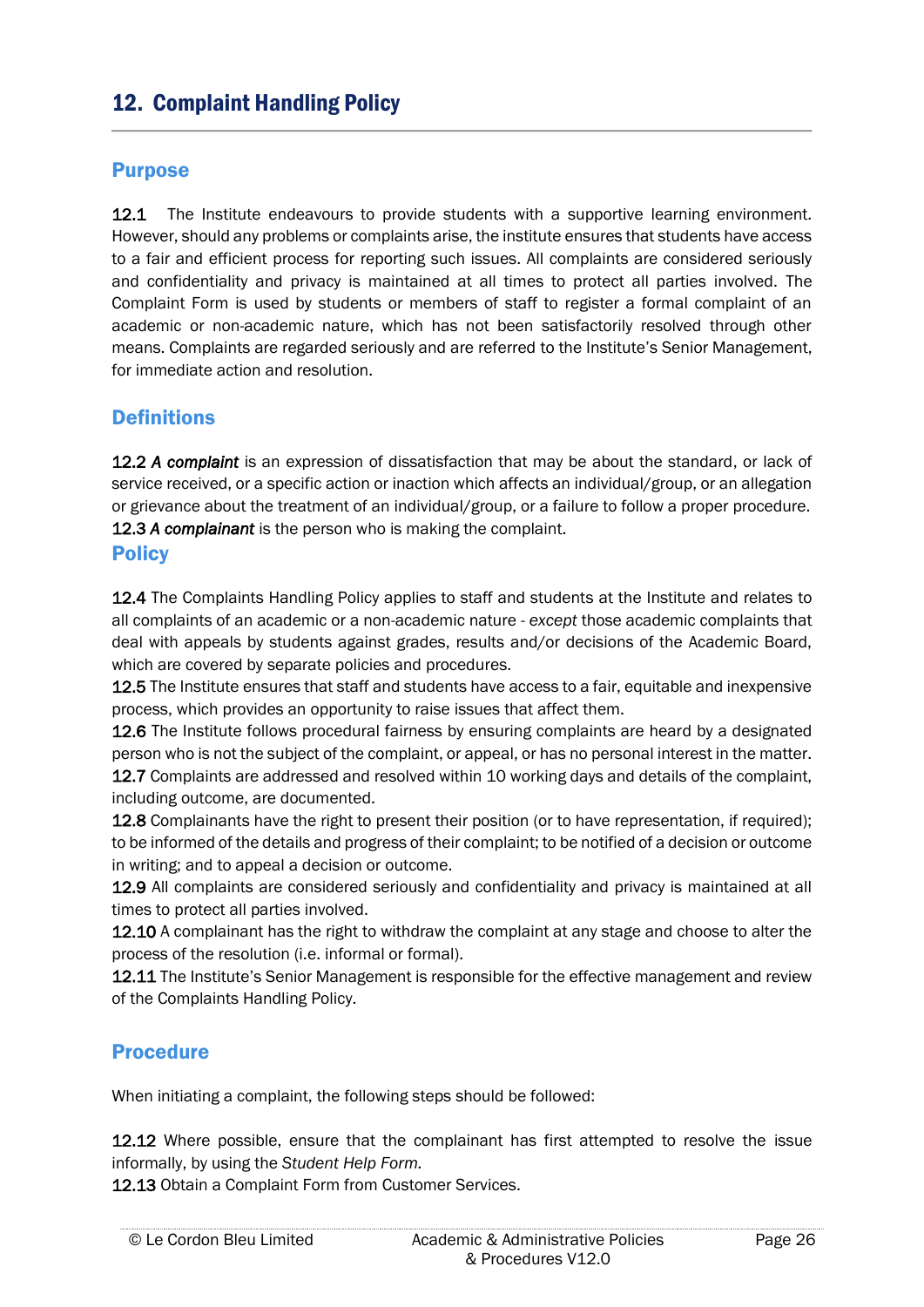12.14 Complete the Complaint Form, providing as much specific detail and information as possible.

12.15 Submit the completed form to Customer Services.

12.16 The complaint will be forwarded to the appropriate staff member for resolution.

12.17 The appointed staff member will review the complaint and contact the complainant within 5 working days to discuss and/or clarify the issue. Strategies or actions to resolve the complaint will be discussed and agreed.

12.18 After the complaint has been addressed to the satisfaction of all parties, the complainant will receive a letter documenting:

That the complaint has been received and reviewed

Any follow up action recommended, such as mediation.

12.19 If the complaint has not been resolved satisfactorily, the issue will be referred to the Institute's Senior Management.

Note: All contact and conversations with regard to complaints are confidential.

12.20 Upon completion of the Institute's internal processes, a "Completion of Procedures" letter will be sent to the student. Any further complaints or appeals can be addressed to the Office of the Independent Adjudicator (OIA) within twelve months of the date of the letter, provided that the complaint is eligible under its Rules. The OIA cannot review a complaint about the academic judgement of the Institute regarding assessment decisions, or admission to higher education courses.

Guidance on submitting a complaint to the OIA can be found on the [OIA website.](http://www.oiahe.org.uk/making-a-complaint-to-the-oia/oia-complaint-form.aspx)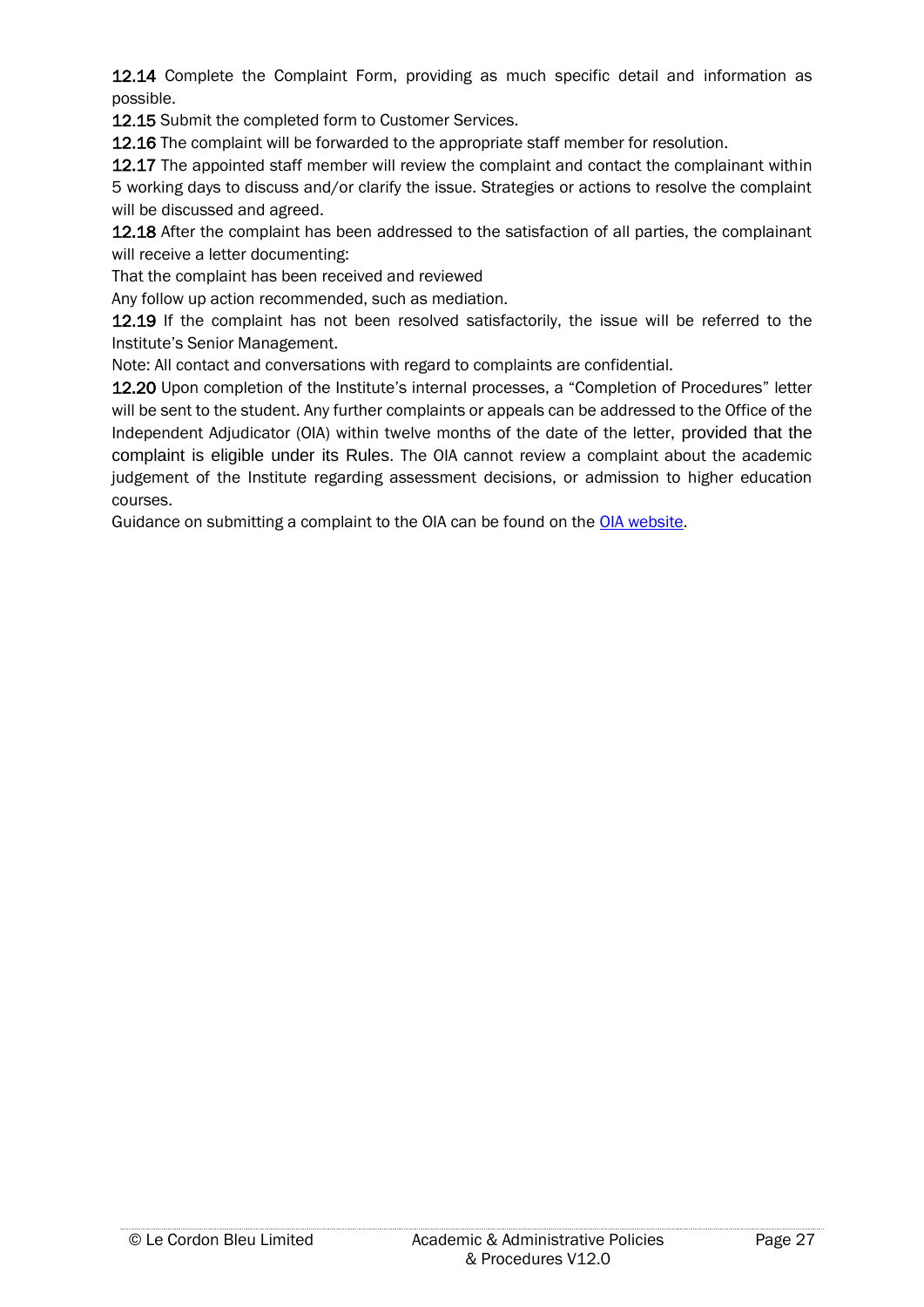## <span id="page-27-0"></span>13. Conferral of Awards

#### <span id="page-27-1"></span>**Policy**

13.1 La Fondation Le Cordon Bleu by agreement with Le Cordon Bleu London shall confer awards at any meeting of Le Cordon Bleu London specified for that purpose.

13.2 Diploma students will normally have their awards conferred at the next scheduled graduation ceremony following their successful completion of the requirements of the award, and the Examination Board's recommendations for the conferral of the award.

#### <span id="page-27-2"></span>Procedure

13.3 Graduation (Grand Diplôme; Superior Cuisine & Superior Pâtisserie; Diploma in Culinary Management; Diploma in Wine, Gastronomy and Management; Diploma in Gastronomy, Nutrition and Food Trends; Diploma in Plant-Based Culinary Arts).

We are delighted to share the Graduation Ceremony with you and one guest of your choice. During the term, you will be issued an invitation. This must be returned to Customer Services as soon as possible. Additional guest tickets are subject to availability and will be subject to an additional fee. Any student not returning the invitation will not be able to attend the ceremony.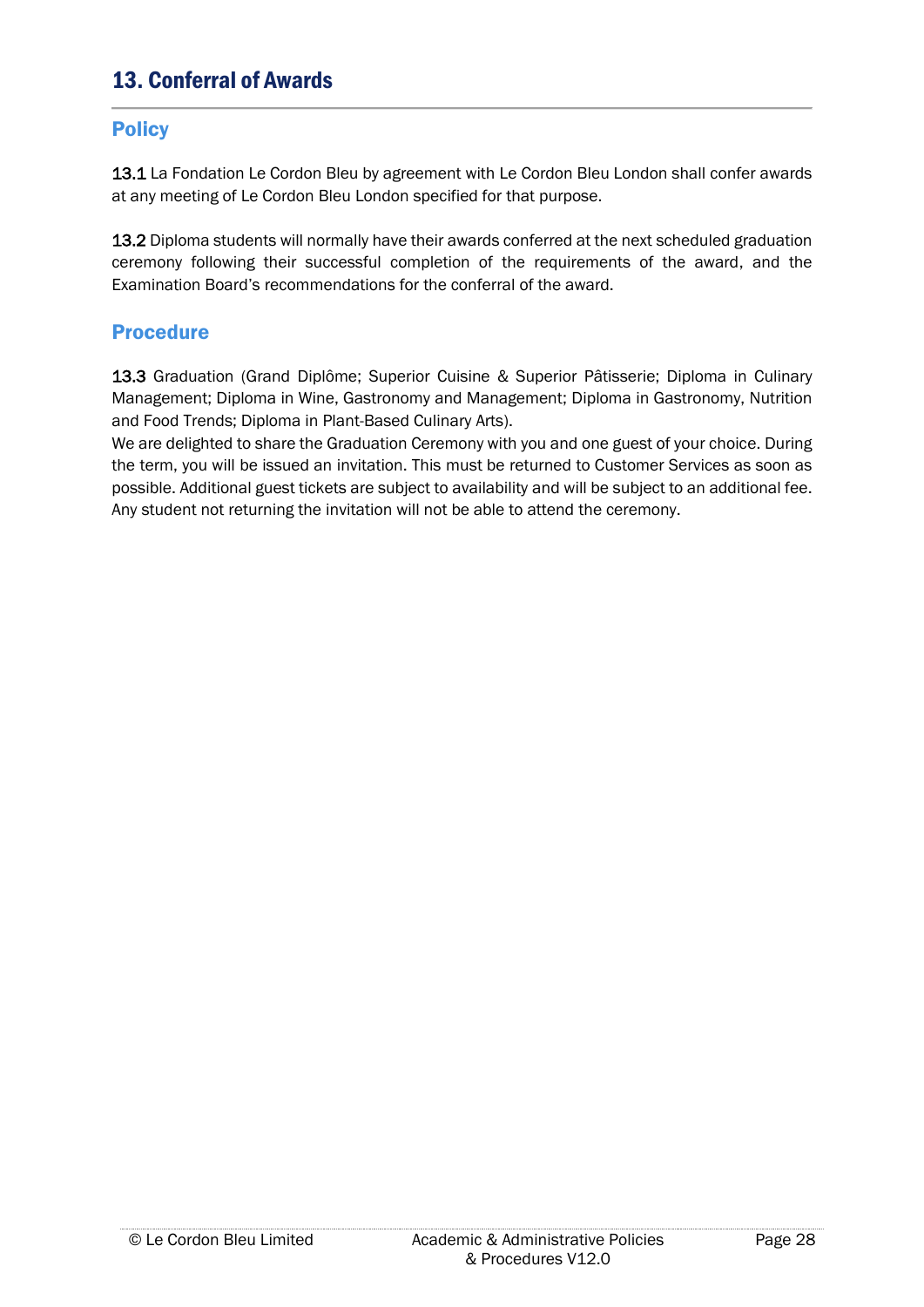Blank page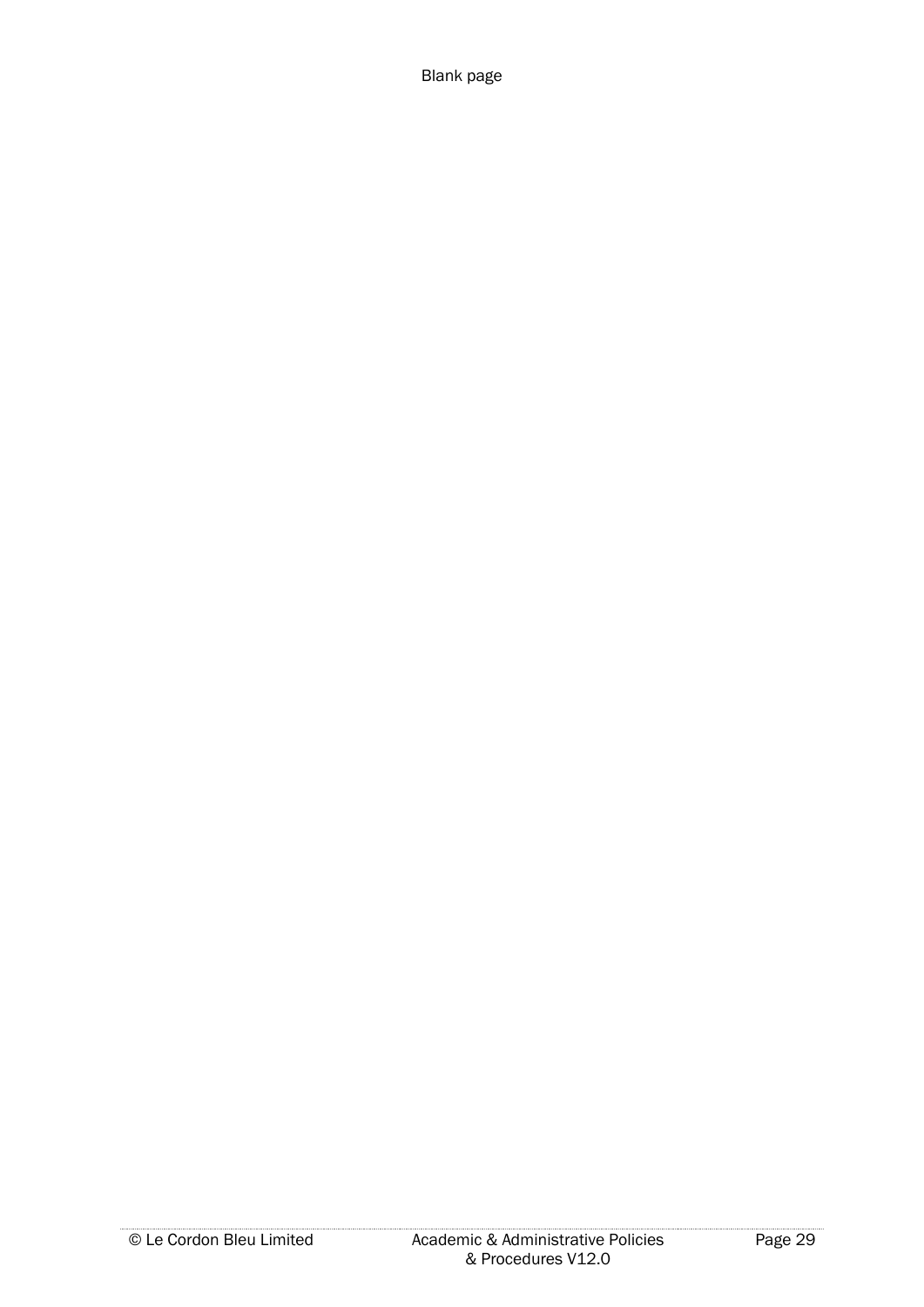

## <span id="page-29-0"></span>Administrative Policies and Procedures

Le Cordon Bleu London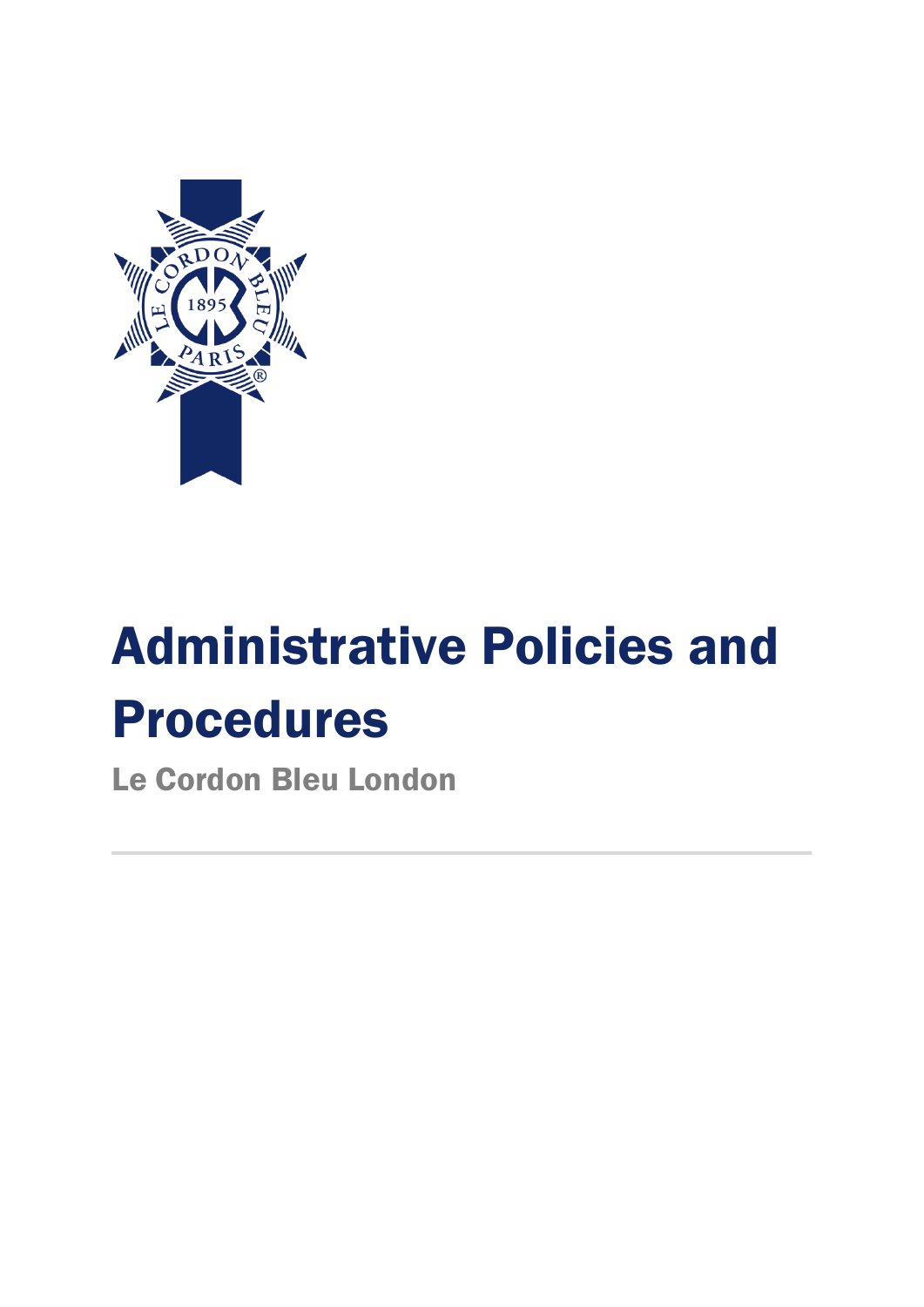## <span id="page-30-0"></span>1. Class Times

Practical, demonstration, and theory classes run for approximately three hours. The final half-hour of each practical class is devoted to evaluation and feedback between the students and the teaching chef, as well as the cleaning of your own workspace.

Should a student leave the class without the express permission of the supervising teaching chef/lecturer, they will be recorded as absent for the entire class (please see policy on attendance, section 3 of the Academic Policy and Procedures manual).

Students will be given a minimum 30-minutes break during all 6-hour workshop classes, the time for which is at the teaching chef/lecturer's discretion.

## <span id="page-30-1"></span>2. Class Scheduling

Students are responsible for reviewing and adhering to their group's timetable. Schedules are issued at the beginning of the term. In the event that the schedule must be modified, students will be advised with an email notifying them.

Students may not switch group assignments. Failure to respect this policy will result in a student being scored absent and is subject to the attendance policy (section 3 of the Academic Policy and Procedures).

## <span id="page-30-2"></span>3. Building Access

Access to the building is managed using contactless cards. You will be issued with your card on your first visit to the Institute. The entrance barriers are in place to maintain a safe environment for all of our students and employees. This forms a key element of our building evacuation procedure, whilst enhancing the security of the Institute.

If you lose a card, a replacement fee will be charged.

A thermal imaging camera will also be in place at the entrance to the building to identify those who may have a raised body temperature. This will be monitored by a member of staff.

Please note that it is not permitted to allow others through the barriers.

If you encounter any problems, please contact Customer Services.

## <span id="page-30-3"></span>4. Exams and Evaluations

In your course manual you will be given all information and Policy & Procedures regarding your daily assessment.

You will receive the Summative Examinations Handbook before the Summative Examinations

In the event of a failure, all efforts will be made to contact the student in advance of the graduation ceremony or certificate presentation.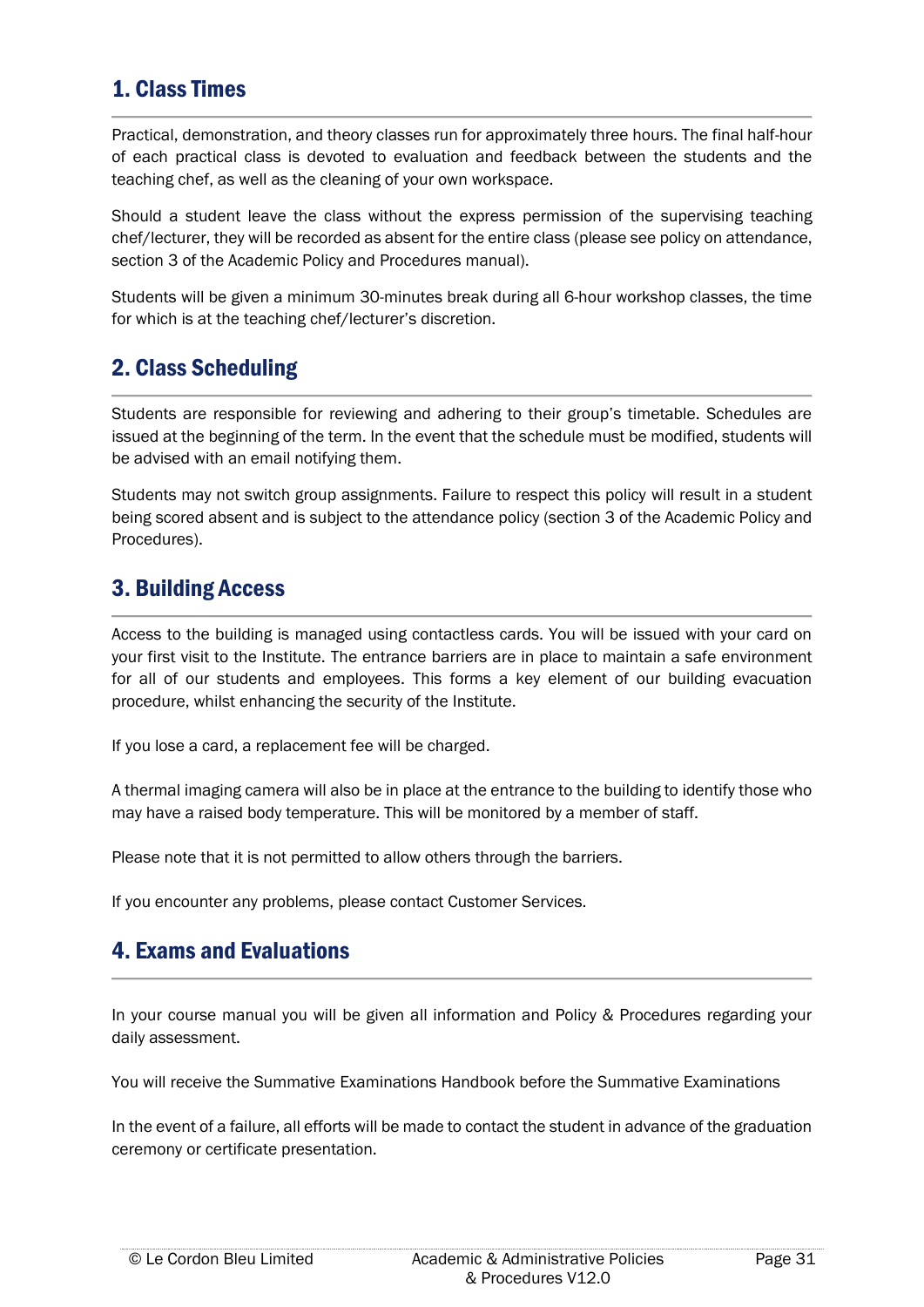## <span id="page-31-0"></span>5. Transcripts and diplomas

Please note that your final transcript will be enclosed with your Certificate/Diploma awarded at the certificate presentation/graduation ceremony.

Students who are not able to attend graduation must arrange collection of their certificates, either in person or by courier.

Any certificates not collected after 3 months will be destroyed and the student will have to pay for a replacement.

| COSTS (not including postage)                           |      |
|---------------------------------------------------------|------|
| Cost for reissuing course certificate                   | f.10 |
| Cost for reissue of Cuisine/Patisserie/DCM/DWGM Diploma | £20  |
| Cost for reissue of Grand Diplôme                       | £35  |
| Cost for reissue of NCFE certificate                    | £25  |

Students must make arrangements for copy diplomas to be picked up from Customer Services.

## <span id="page-31-1"></span>6. Fees for RSPH exams

Qualifications delivered on behalf of the Royal Society for Public Health (RSPH) are incorporated into many of our courses and included in the course fees. If a student is unsuccessful in any of these exams, the cost to retake the examination will be as follows:

| Level 2 Award in Food Safety in Catering             | £60  |
|------------------------------------------------------|------|
| Level 3 Award in Supervising Food Safety in Catering | £150 |

## <span id="page-31-2"></span>7. Internal Communication

All students will have a given a Le Cordon Bleu email account (mycordonbleu.net) which will be used for all internal communication. In addition, the student notice boards are used to post student information.

## <span id="page-31-3"></span>8. Cleanliness of Classrooms & Equipment

Students are required to clean all workstations at the end of each practical class to the required standard of the supervising chef/lecturer before leaving.

Further information will be provided to you during your practical sessions and Student Manuals

## <span id="page-31-4"></span>9. Equipment

The required equipment issued by Le Cordon Bleu must be safely stored at all times. This equipment must be brought to all practical lessons.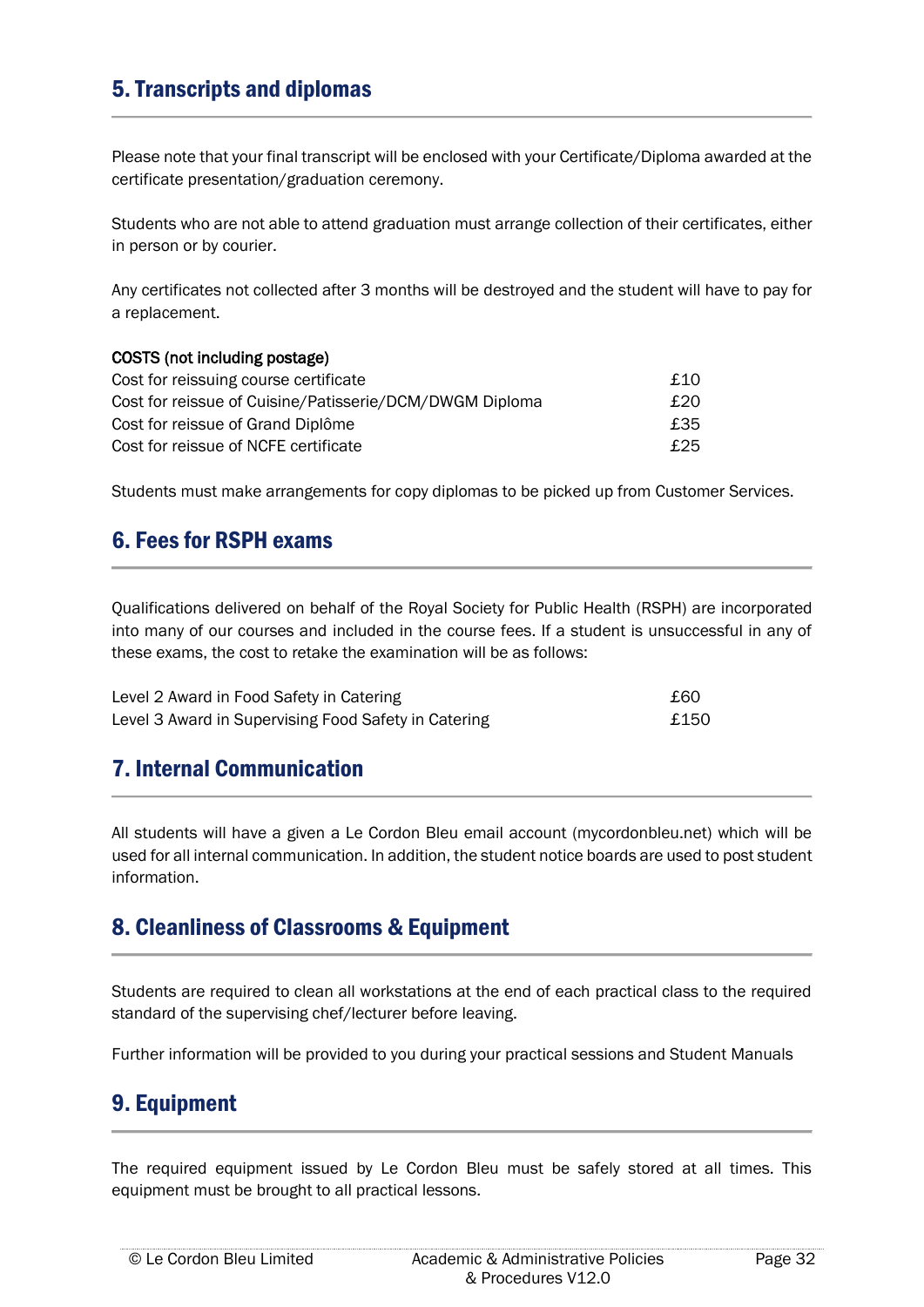## <span id="page-32-0"></span>10. Uniforms / Dress Code

## <span id="page-32-2"></span><span id="page-32-1"></span>COVID-19 Additions to the standard Le Cordon Bleu Uniform / Uniform for demonstrations and lectures

Blue disposable (surgical) face masks are a mandatory part of the uniform and must be worn in all communal areas inside the Institute.

During the current pandemic, it is particularly important that chef jackets, cotton hats and aprons are washed, dried and ironed after each visit to the school.

Any student who is not in the correct uniform and making appropriate use of Personal Protective Equipment may be prevented from attending the classes.

#### <span id="page-32-3"></span>Culinary Courses / Diploma in Gastronomy, Nutrition and Food Trends

For culinary courses students are required to be in full, clean and ironed uniform for all classes: demonstrations, practicals, workshops and seminars/presentations. Uniforms must be complete, clean and pressed. Uniform supplied by Le Cordon Bleu comprises: chef jacket with name badge, chef trousers, neck tie, apron, two kitchen towels, chef cap (with hairnet and beard net if required, which may be purchased from Customer Services). Students must provide and wear their own safety shoes. Students must wear all elements of their Le Cordon Bleu London uniform in all classes.

#### <span id="page-32-4"></span>Safety Shoes

All culinary students must purchase their own safety shoes which must be black or white, non-slip, and have a closed toe. Standard "Crocs" are not acceptable. A full specification for these, and details of suppliers, has been provided with the letter of offer.

#### <span id="page-32-5"></span>Religious headwear

Any religious headwear worn in addition to the standard uniform should be washed, dried and ironed before being worn again in the building, and conform to the following standards for reasons of safety and hygiene. Any additional headwear should:

- be close fitting and tucked into the jacket;
- be made of plain white cotton, or other material which does not melt or burn easily;
- be worn in addition to the chef cap.

#### <span id="page-32-6"></span>Identification of Students

For security reasons; staff, students and visitors to the Institute need to be readily identifiable. This means that security, reception and other staff should be able to identify a student at the Institute (usually by comparing their face to the photograph on the student record).

- Examination regulations also require students to be identifiable during practicals and written examinations.
- All students will have an ID badge which must be displayed at all times while at Le Cordon Bleu London.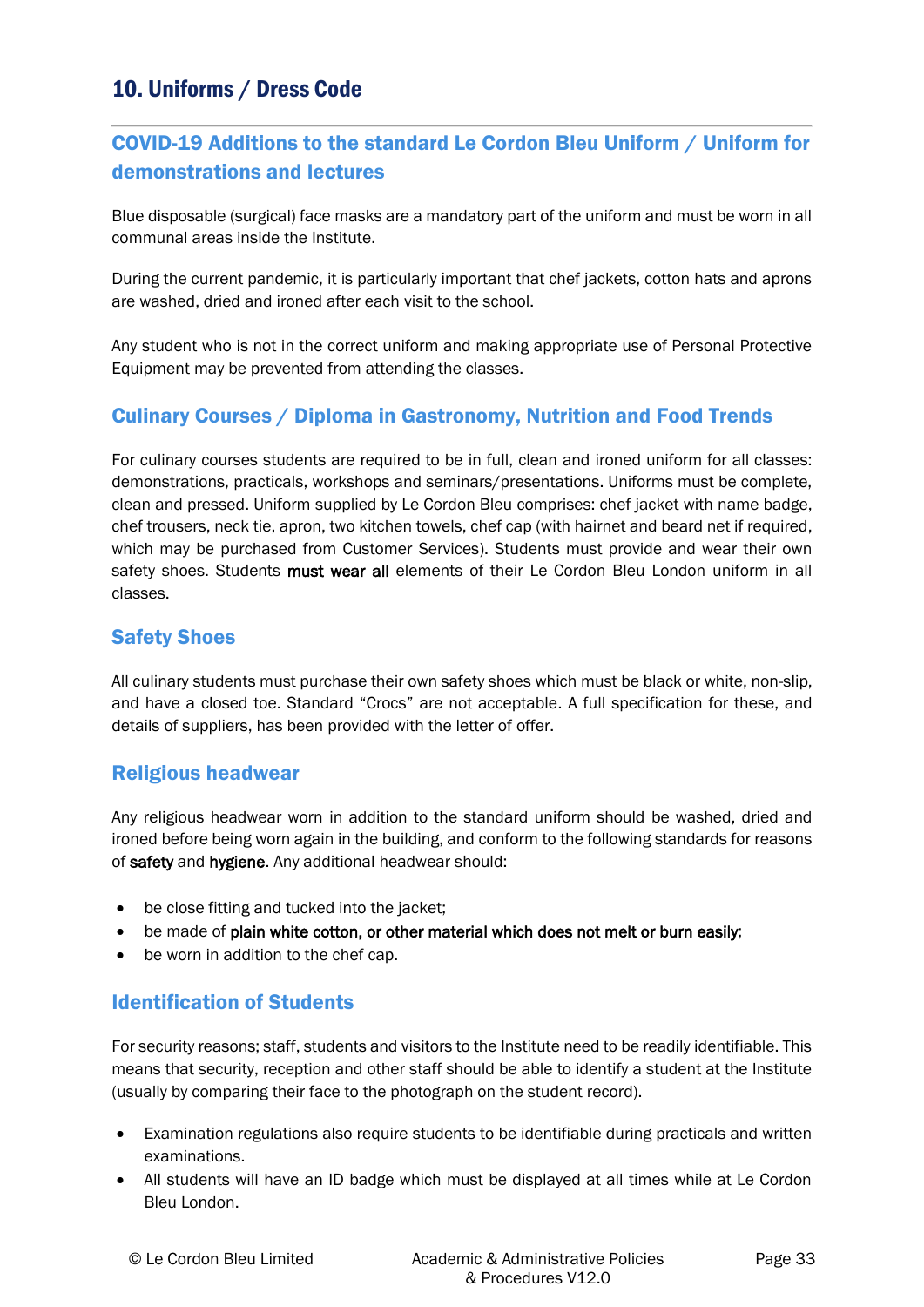• Staff have the right to ask students to identify themselves by comparison with their photograph on their ID card. Anyone who refuses may be asked to leave the Institute.

#### <span id="page-33-0"></span>Diploma in Wine Gastronomy and Management

Students are required to wear formal business attire for all classes, including formal shoes, Le Cordon Bleu blazer and Le Cordon Bleu tie or scarf whilst in the school.

#### <span id="page-33-1"></span>All students

A student will not be permitted to enter a class without the correct uniform and will be recorded as absent. (Please see policy on Attendance, section 3 of the Academic Policies and Procedures manual).

## <span id="page-33-2"></span>11. Replacement of Manuals

A replacement fee of £45 will be charged to students who require a new manual. This must be ordered through Customer Services and a two-day turnaround period applies. Payment is to be made at Customer Services desk. When the manual is ready, the student will be notified and the item can be collected from the Customer Services desk.

## <span id="page-33-3"></span>12. Hygiene

During the current COVID-19 pandemic, hygiene is of the highest importance. Additional signs have been placed around the building to remind students of the need to maintain an appropriate distance from one another and to wash hands on a regular basis.

The Institute reserves the right to suspend a student without notice and prevent them from taking further classes for not taking appropriate hygiene precautions during this time.

For hygiene reasons, students should not wear their chef uniforms outside the school. Please change into your uniform at the school. Students should not travel to and from the school in their uniform.

Students with hair longer than the collar of their jacket must wear their hair tied back and covered with a hair net, which can be purchased at Customer Services. Students with facial hair must keep it clean and close-trimmed, otherwise a beard net must be worn.

Jewellery (with the exception of a plain metal wedding band and ear studs), watches, strong perfume/cologne, nail varnish, false nails, and false eye lashes are not permitted in class.

Articles of religious significance may be worn, but must remain covered at all times.

To prevent spread of infection, students who are unwell must wear a face mask, which will be provided by Customer Services free of charge.

Please note: The Institute will not take any responsibility in the event of a student developing food poisoning by tasting or eating food prepared in class by them or fellow students. Students are responsible for the appropriate safe storage of their food after class.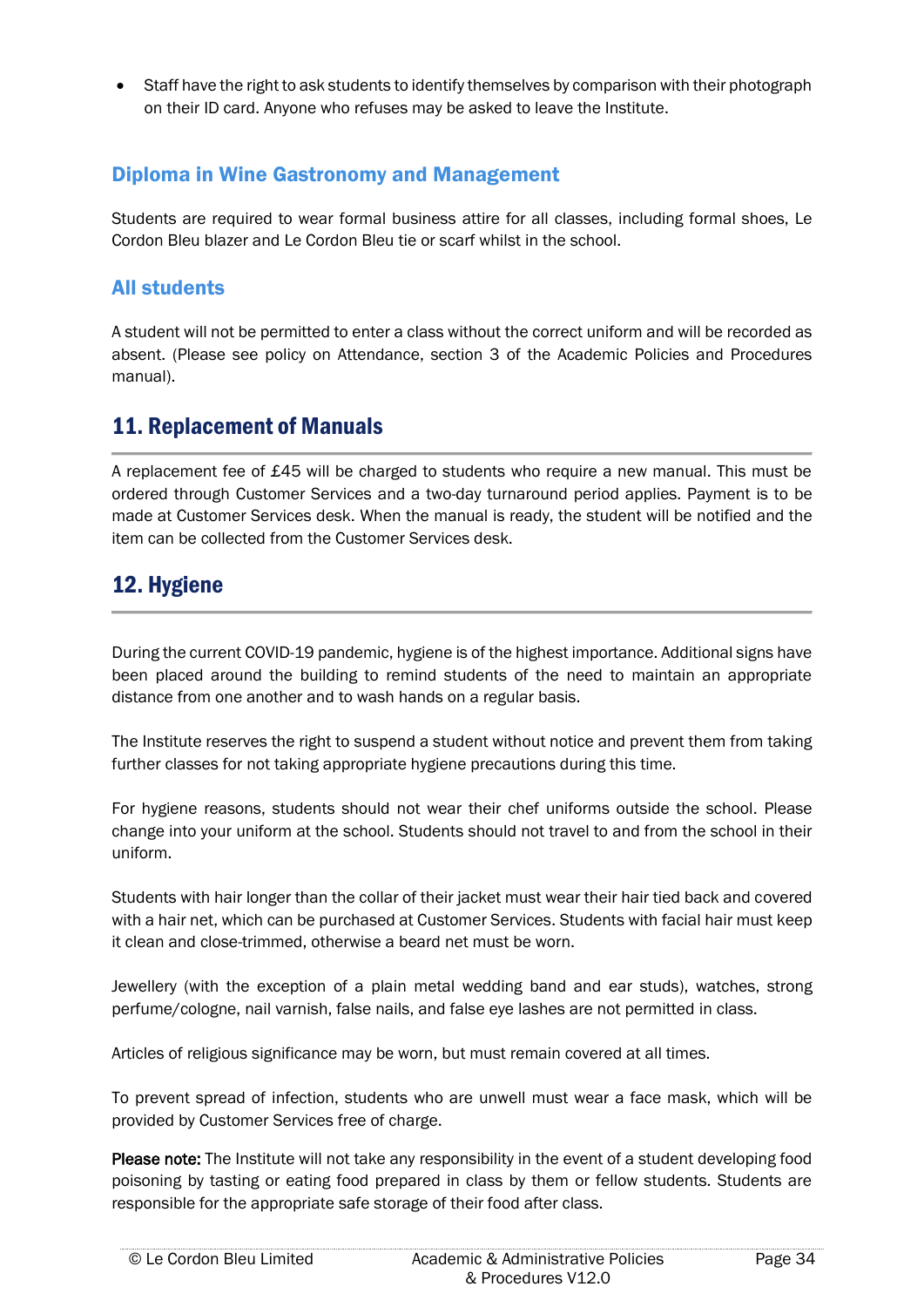## <span id="page-34-0"></span>13. Library / Unreturned books and outstanding fines

Information on the library and other student areas within the Institute can be found in the Student Induction Manual.

#### <span id="page-34-1"></span>Outstanding fines & books

Students with unpaid library fines or unreturned books after the end of a term will not be permitted to use the library services in the following term until the books are returned and the fine is paid in full.

The student will have to pay additional costs arising from any attempt by the Institute to recover the debt.

## <span id="page-34-2"></span>14. Guests

If you arrange to have someone meet you at the Institute, please have him/her wait for you in the institute reception area or Café Le Cordon Bleu.

## <span id="page-34-3"></span>15. Shipments sent to the Institute

Students are not to use Le Cordon Bleu as a shipping address.

## <span id="page-34-4"></span>16. Student luggage

Students are not permitted to leave luggage or other items at Customer Services.

## <span id="page-34-5"></span>17. Lockers

Lockers are allocated at the start of each term and students will be issued with one locker only. The Institute will allocate one locker per student in either the female or male changing room, in accordance with the gender stated in their official document.

## <span id="page-34-6"></span>18. Theft

Do not leave your personal possessions unattended and make sure that they are securely locked in your locker. Personal possessions are brought onto the premises at your own risk.

Please mark your name on your items, including your manual, so that if you do misplace them, they can be returned to you.

From time to time Le Cordon Bleu reserves the right to open personal bags and lockers but will only do so in a fair and reasonable manner and in the presence of the student.

Students suspected of theft will be subject to the Institute's disciplinary procedures

## <span id="page-34-7"></span>19. Surveillance Cameras

<span id="page-34-8"></span>Students should be aware that surveillance cameras have been installed in the building. There are no cameras in private areas (i.e. washrooms or changing rooms). These cameras have been installed for safety and security reasons.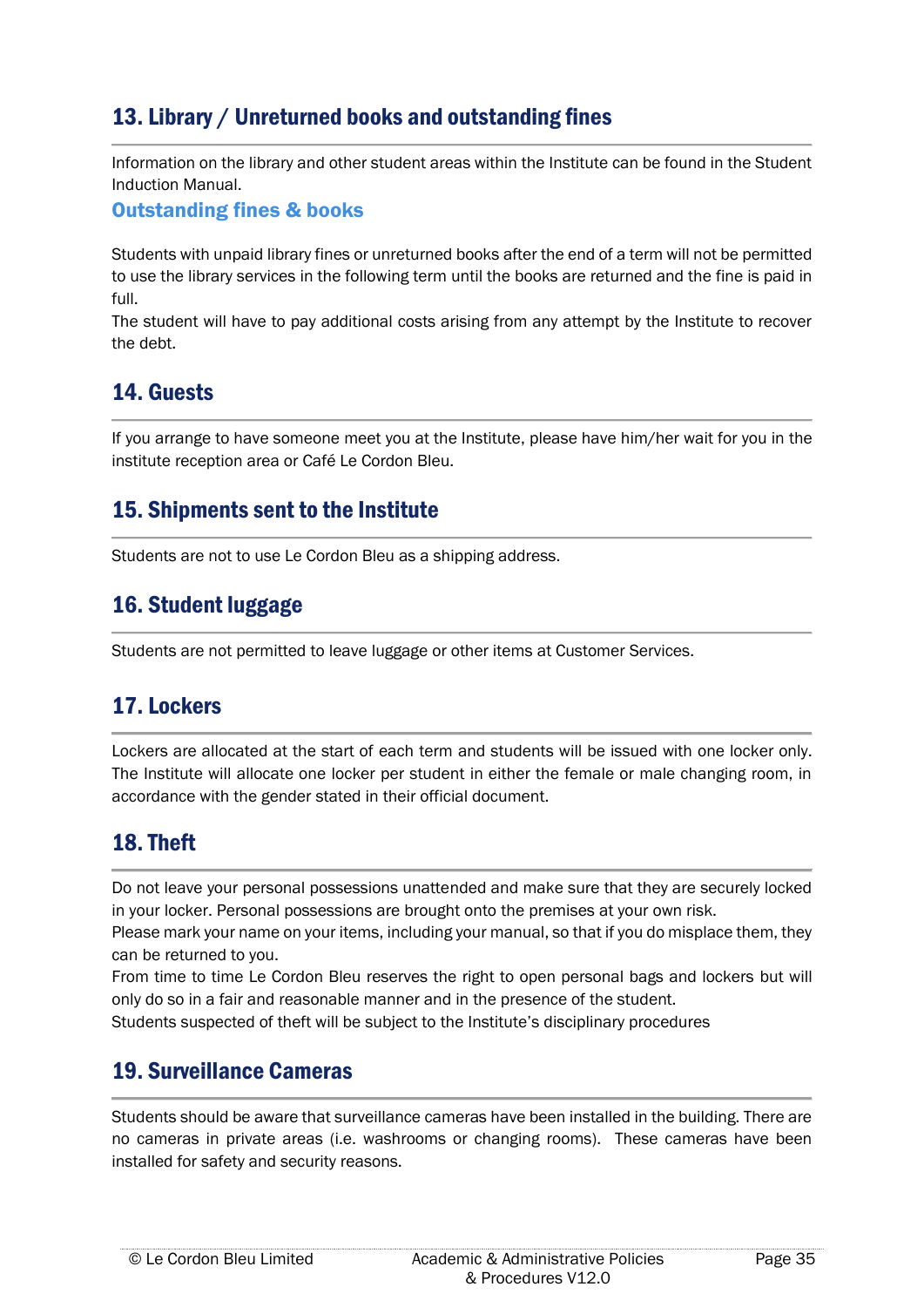## 20. Food & Drink (including alcohol)

Students can consume their own drinks or food in the student common room. No food or drink is permitted in classrooms, demonstration rooms, the library, public areas on the premises and quiet study area, with the exception of water in clear plastic bottles. Water fountains are situated throughout the Institute.

Alcoholic Beverages are for sale to the general public in Café Le Cordon Bleu. Students are not permitted to purchase alcohol while in uniform.

When alcoholic beverages are used in an educational context, students are required to act in a professional manner and follow instructions and directions from the lecturer (e.g. use of spittoons). A failure by a student to follow directions and instructions may be dealt with as breach of discipline.

The Institute reserves the right to exclude from classes any student who appears to be under the influence of alcohol.

## <span id="page-35-0"></span>21. Smoke-Free Policy

The purpose of this policy is to protect all employees, students, customers and visitors from exposure to second-hand smoke in compliance with the Health Act 2006, Chapter 28 (United Kingdom), effective from July 2007.

Exposure to second-hand smoke increases the risk of lung cancer, heart disease and other illness. Ventilation or separating smokers and non-smokers within the same airspace does not completely stop potentially dangerous exposure.



## <span id="page-35-1"></span>**Definitions**

Smoking refers to smoking tobacco or anything which contains tobacco, or smoking any other substance.

Smoke free refers to premises which are open to the public and includes workplaces.

Second-hand smoke (passive smoking) refers to environmental tobacco smoke that is inhaled involuntarily or passively by someone who is not smoking.

#### <span id="page-35-2"></span>**Policy**

The Institute is committed to ensuring a safe and healthy environment for employees, students, visitors and contractors.

The Institute acknowledges the right of all employees, students, visitors and contractors to access a smoke-free environment.

The Institute **prohibits** smoking throughout the entire school, which extends to the perimeter of the building and to the front and rear doors.

The Institute informs others about this policy by:

- Clearly displaying appropriate "No Smoking" signage within and outside the premises.
- Advising existing employees, consultants, students and contractors of the policy and their responsibilities with regard to the policy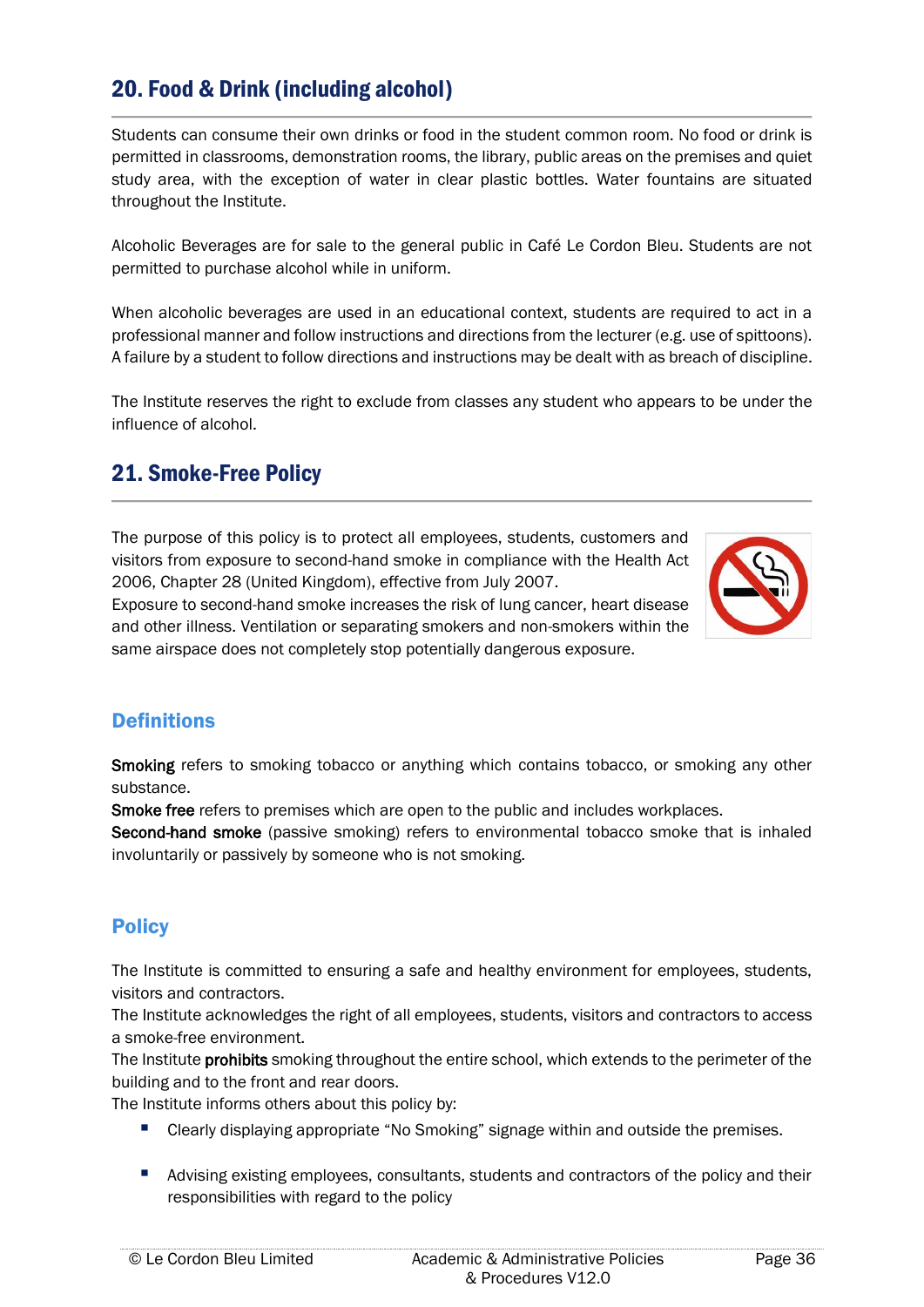**•** Providing all new personnel with a copy of the policy on recruitment or at induction.

This policy applies to all employees, consultants, contractors, students and visitors to the Institute, whether in a paid or voluntary capacity.

All employees are obliged to comply with and facilitate the implementation of the policy.

Non-compliance with this policy will result in disciplinary action, according to the Institute's Disciplinary Procedures.

Overall responsibility for the monitoring and implementation of this policy rests with the senior management of the Institute

This policy will be reviewed annually or at any other time should any new information or legislative change warrant a change in this document.

## <span id="page-36-0"></span>22. Use of data

#### <span id="page-36-1"></span>Sharing your data with other Data Controllers

Le Cordon Bleu is required for operational and legal reasons to disclose personal data to third parties:

- UK government agencies and authorities Including; local authorities, electoral registration offices, and UK Visas and Immigration (UKVI).
- Higher Education Statistics Agency (HESA) All registered Higher Education Providers are required by law to routinely pass certain personal data about students and staff to the Higher Education Statistics Agency (HESA). HESA is the official agency for the collection, analysis and dissemination of quantitative information about higher education in the UK. HESA has provided statutory statements on their data collection which are available here: [HESA Data Collection Notices](https://www.hesa.ac.uk/about/regulation/data-protection/notices)

## <span id="page-36-2"></span>23. Acceptable use of networks and IT equipment (incorporating the Prevent Duty: Counter Terrorism and Security Act 2015)

Le Cordon Bleu has a duty under the Counter Terrorism and Security Act 2015 to give due regard to the need to prevent people from being drawn into terrorism.

Users of Le Cordon Bleu IT equipment or networks may not directly or indirectly use Le Cordon Bleu IT equipment or networks for the creation, manipulation, storage or transmission of:

- unlawful material
- images of an offensive, obscene or indecent nature, or any data capable of being resolved into such images or material;
- material which is defamatory, discriminatory, threatening or extremist
- material likely to draw themselves or others into terrorism
- unsolicited communications (nuisance or spam emails)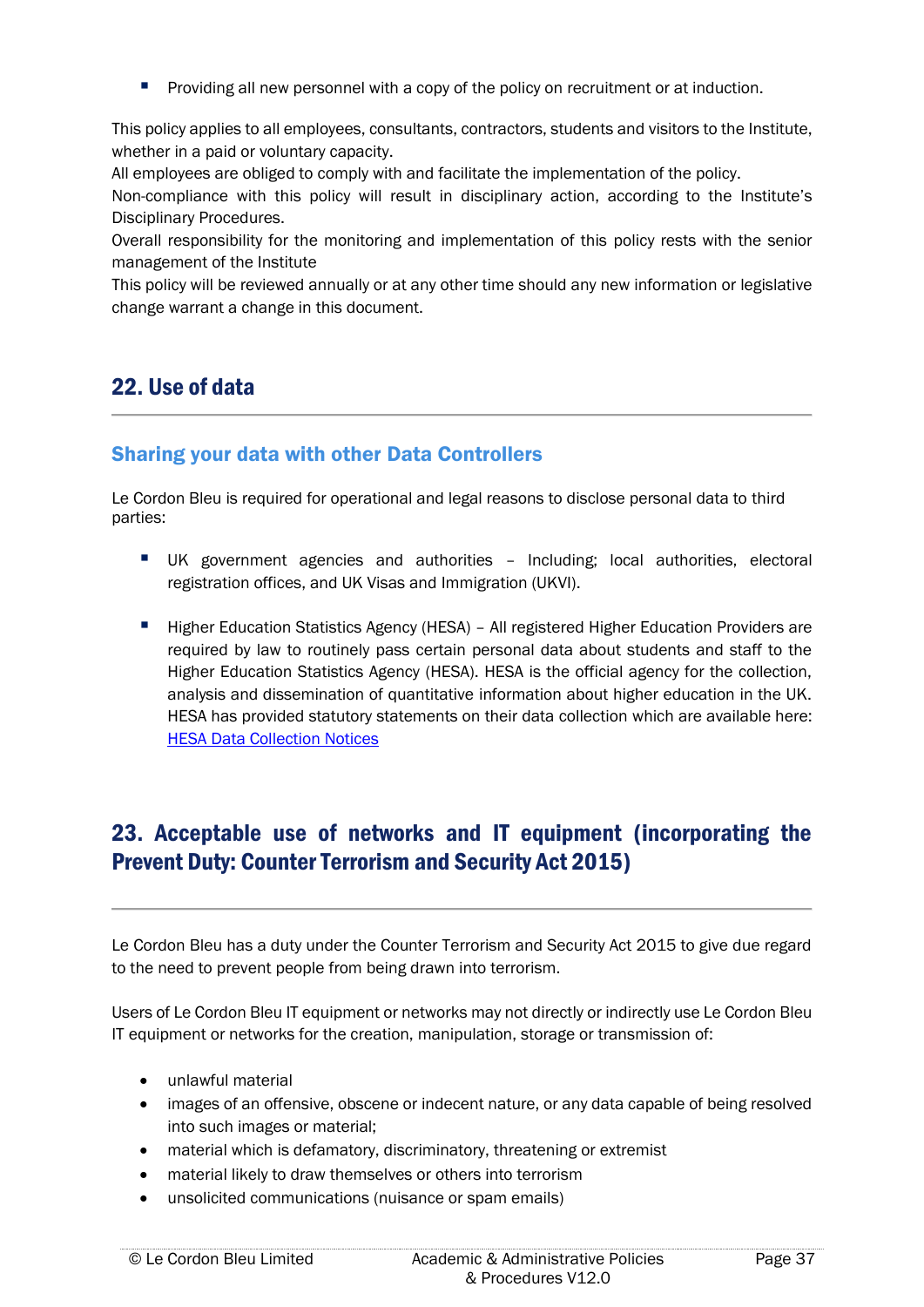- material which is subsequently used to facilitate harassment, bullying or victimisation of a member of Le Cordon Bleu staff or a third party;
- material which promotes discrimination on the basis of race, gender, religion or belief, disability, age or sexual orientation;
- material with the intent to defraud or which is likely to deceive a third party;
- material which advocates or promotes any unlawful act;
- material that infringes the intellectual property rights or privacy rights of a third party, or that is in breach of a legal duty owed to another party
- material that brings Le Cordon Bleu into disrepute.

Users of Le Cordon Bleu IT equipment or networks shall not:

- introduce data-interception, password-detecting or similar software or devices to the Institute's Network;
- seek to gain unauthorised access to restricted areas of the Institute's Network;
- access or try to access data where the user knows or ought to know that they should have no access;
- carry out any hacking activities; or
- intentionally or recklessly introduce any form of spyware, computer virus or other potentially malicious software.

If a student wishes to obtain an exemption from the above acceptable use policy, for example, to conduct legitimate research, written permission should be sought from the Leadership Team. Le Cordon Bleu may seek legal advice and may decline the request based on such advice.

Breaches of the above policy may result in disciplinary action being taken, and may constitute gross misconduct, resulting in expulsion from the Institute.

Please note: Le Cordon Bleu reserves the right to modify and/or amend these policies/procedures.